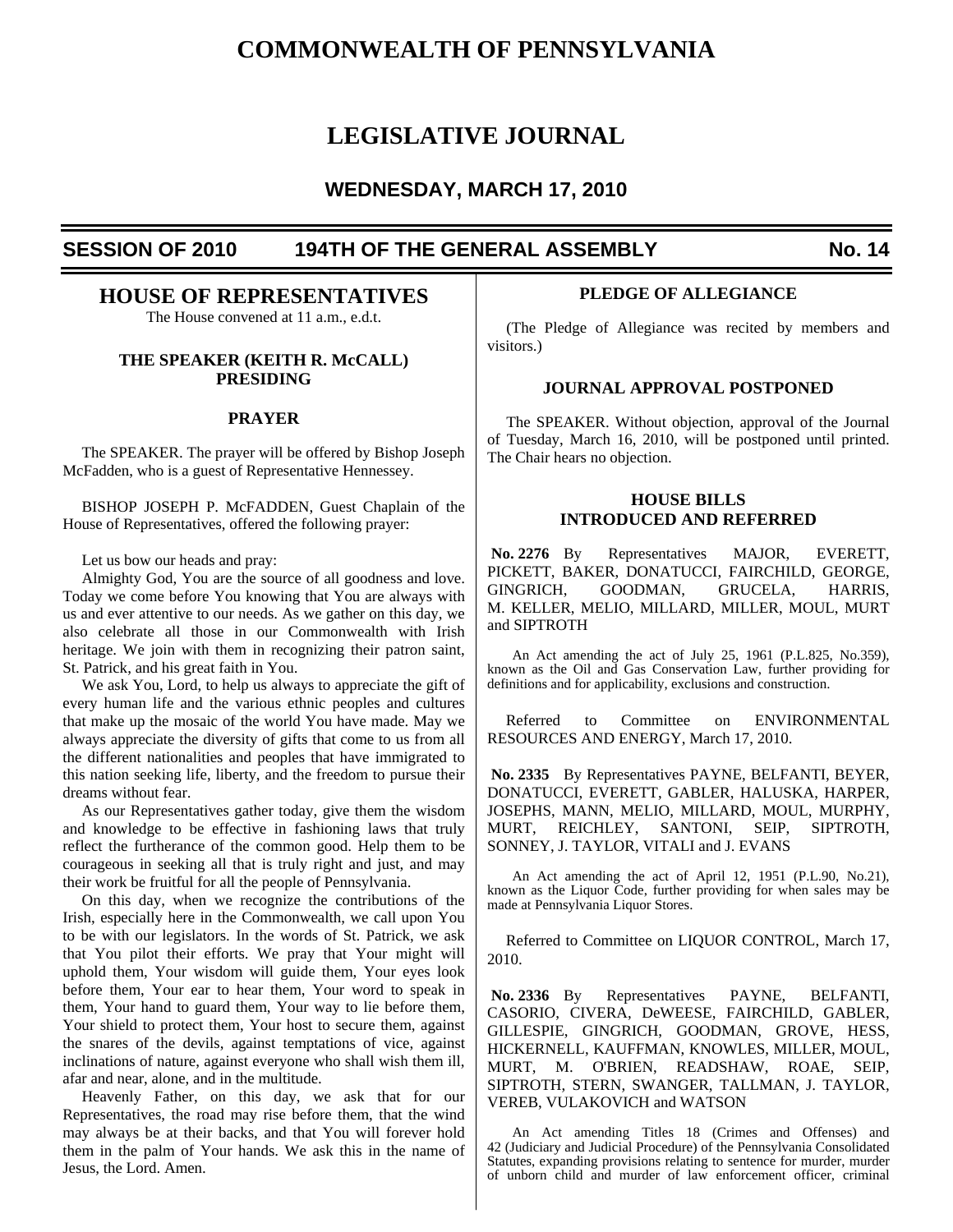homicide of law enforcement officer and assault of law enforcement officer to include first responders; imposing penalties; and further providing for sentences for offenses committed against law enforcement officer.

Referred to Committee on JUDICIARY, March 17, 2010.

 **No. 2337** By Representatives BISHOP, BELFANTI, HENNESSEY, DONATUCCI, SIPTROTH, HESS, MURT, SWANGER, MANDERINO and BOYLE

An Act amending the act of October 27, 1955 (P.L.744, No.222), known as the Pennsylvania Human Relations Act, further providing for unlawful discriminatory practices.

Referred to Committee on STATE GOVERNMENT, March 17, 2010.

 **No. 2338** By Representatives MUNDY, EACHUS, TRUE, BELFANTI, BRADFORD, BRIGGS, CALTAGIRONE, CARROLL, CURRY, CUTLER, DALEY, DePASQUALE, DeWEESE, FRANKEL, HARKINS, HICKERNELL, HOUGHTON, JOHNSON, JOSEPHS, KULA, MAHONEY, MANN, McILVAINE SMITH, MURPHY, MURT, PALLONE, PARKER, PASHINSKI, PAYTON, PETRI, PRESTON, SAMUELSON, SANTONI, SHAPIRO, SIPTROTH, K. SMITH, STABACK, STURLA, WAGNER, WILLIAMS and YOUNGBLOOD

An Act providing for requirements for children in foster care and for grievance policy and procedure.

Referred to Committee on CHILDREN AND YOUTH, March 17, 2010.

# **SENATE BILLS FOR CONCURRENCE**

 The clerk of the Senate, being introduced, presented the following bills for concurrence:

#### **SB 213, PN 1686**

Referred to Committee on EDUCATION, March 17, 2010.

## **SB 747, PN 1724**

 Referred to Committee on TRANSPORTATION, March 17, 2010.

# **SB 1044, PN 1618**

Referred to Committee on JUDICIARY, March 17, 2010.

# **SENATE MESSAGE**

# HOUSE AMENDMENTS CONCURRED IN BY SENATE

 The clerk of the Senate, being introduced, informed that the Senate has concurred in the amendments made by the House of Representatives to **SB 237, PN 1688,** and **SB 297, PN 1632.**

 The SPEAKER. Members, please report to the floor of the House.

# **BILLS SIGNED BY SPEAKER**

 Bills numbered and entitled as follows having been prepared for presentation to the Governor, and the same being correct, the titles were publicly read as follows:

#### **SB 237, PN 1688**

 An Act amending the act of May 17, 1921 (P.L.682, No.284), known as The Insurance Company Law of 1921, in general provisions relating to insurance companies, further providing for annual and other reports; providing for suitability of annuity transactions and for the regulation of health insurance practices concerning parity and nondiscrimination; further providing for definitions, for acting for or aiding nonadmitted insurers, for requirements for eligible surplus lines insurers, for other nonadmitted insurers, for surplus lines licensee's duty to notify insured, for declarations, for surplus lines advisory organizations, for evidence of insurance, for effect of payment to surplus lines licensee, for licensing of surplus lines licensee, for surplus lines licensee's acceptance of business from brokers, for records of surplus lines licensees, for monthly reports, for surplus lines tax, for tax on independently procured insurance, for suspension, revocation or nonrenewal of surplus lines licensee's license and for penalties; providing for compliance; and, in children's health care, further providing for expiration of certain provisions.

#### **SB 297, PN 1632**

 An Act amending the act of December 19, 1984 (P.L.1140, No.223), known as the Oil and Gas Act, further providing for well reporting requirements.

 Whereupon, the Speaker, in the presence of the House, signed the same.

## **GUESTS INTRODUCED**

 The SPEAKER. The Chair has guests he would like to introduce, guests in the gallery, Don Albanese and his wife, Rosemarie. They are the guests of Representative Rich Grucela. Will the guests please rise. Welcome to the hall of the House.

 To the left of the Speaker, the Chair welcomes Jeremy Vargas from Reading High School, who is shadowing Representative Santoni for the day. Will the guest please rise. Welcome to the House.

 In the back of the House – I imagine this is the group that led the House in the Pledge of Allegiance – the Chair welcomes the Upper Merion Area Middle School Junior Optimists. They are the guests of Representative Tim Briggs. Welcome to the House. Hence the term "optimists."

 In the well of the House, the Chair welcomes Michael Artale, a homeschooled student from Lititz who interns in Representative Bear's Lititz office, serving as a guest page. He is the guest of Representative John Bear. Welcome to the hall of the House.

 Also serving as a guest page, in the well of the House, Stephanie Rhoades. She is a ninth grade student at Red Lion Area High School and is a guest of Representative Stan Saylor. Will the guest please rise. Welcome to the hall of the House.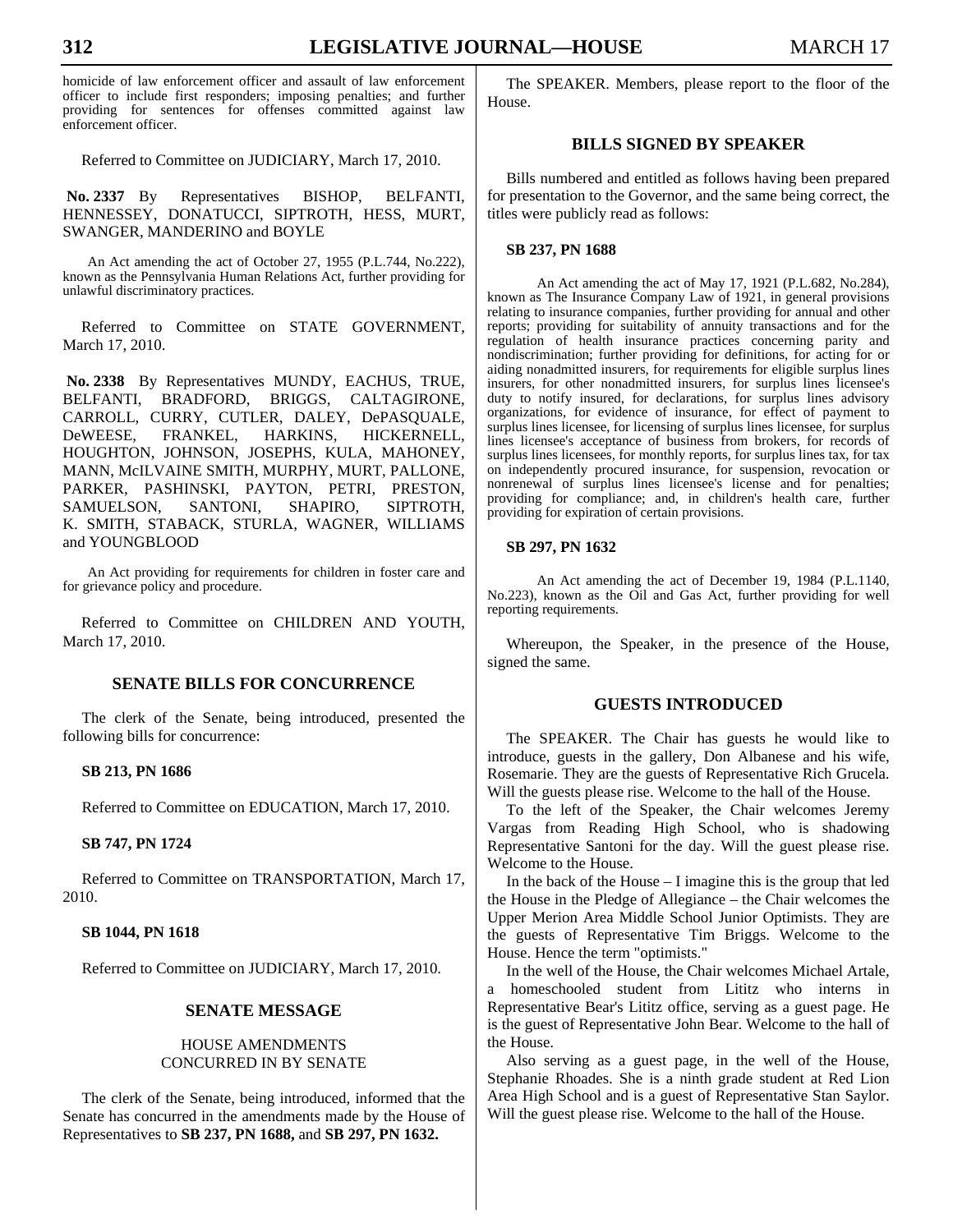In the well of the House, serving as a guest page today, is Christopher Harmantzis, a senior at Middletown Area High School. He is the son of Julie and Andrew Harmantzis and is the guest of Representative John Payne. Will the guest please rise. Welcome to the hall of the House.

 To the left of the Speaker, the Chair welcomes Carissa Stough, who is a sophomore at Christian School of York, and Ryan Brewer, who is a junior at Kennard-Dale High School. Both students are participating in the Future Leaders of York class of 2010, and they are the guests of Representative Stan Saylor. Welcome to the hall of the House.

 We have a very special guest with us, Chief Justice Castille, who is joining us to partake in some of the Irish entertainment that we have here on the House floor this morning. Welcome to the hall of the House, chief justice.

 I am just told by the former Speaker that the chief justice just celebrated his birthday yesterday. I do not know the number, but happy birthday, chief justice.

 In the balcony, the Chair welcomes a group, the Tourette Syndrome Alliance. They are here for Tourette Syndrome Awareness Day, and they are the guests of Representative Dan Moul. Will the guests please rise. Welcome to the hall of the House.

# **STATEMENT BY MR. D. O'BRIEN**

 The SPEAKER. Under unanimous consent, the Chair would like to recognize the gentleman from Philadelphia County, Representative Dennis O'Brien, without objection.

Mr. D. O'BRIEN. Thank you, Mr. Speaker.

 Just an observation, Mr. Speaker. I think that one could make an argument that because of your position, you are, perhaps, the number one Irishman celebrating St. Patrick's Day in the Commonwealth of Pennsylvania. And I could call your mother on this occasion, and I am sure she would agree that you are, arguably, the number one Irishman. But if I asked her if you could dance, I will bet that she would say, can my son dance?

 Now, I have not called her, but I know she is probably watching on PCN (Pennsylvania Cable Network) and is very proud of you. And I recall back in 2008, when Representative Hennessey issued a challenge to me, which I accepted, to dance with the Irish dancers. So I would ask that the Speaker not disappoint and carry on with that fine tradition—

The SPEAKER. I would object.

Mr. D. O'BRIEN. —and participate in today's festivities.

 The SPEAKER. I would object to the man's unanimous consent.

 The Chair thanks the gentleman. Unfortunately, the Speaker has two left feet and I could not compete against the lovely lasses seated to the Speaker's left.

# **ST. PATRICK'S DAY PROGRAM**

# **McELLIGOTT SCHOOL IRISH DANCERS PRESENTED**

 The SPEAKER. The Chair would like to recognize the gentleman from Chester County, Representative Hennessey, for the purpose of introducing some special guests to the House of Representatives.

Mr. HENNESSEY. Thank you, Mr. Speaker.

 We indeed do have some special guests for you today. On behalf of the Pennsylvania House of Representatives' Irish Caucus, I would like to welcome the members, our guests, and our viewers on PCN to a short celebration of Pennsylvania's Irish culture.

 Throughout our Commonwealth's history, Pennsylvania has been by built by peoples from all over the world. In the 1800s waves of immigrants, primarily from Europe, came to America to build better lives for themselves and their families. The Pennsylvania Dutch, Germans, Italians, Polish, Hungarians, Czechs, and peoples, as I said, from all over the world all form the polyglot which is the social fabric of Pennsylvania. Not to be forgotten in those groupings of immigrants are the Irish. Driven by the Great Famine from 1845 to 1849, they came in waves and in droves to America and to Pennsylvania.

 We celebrate all cultures in Pennsylvania, but today, St. Patrick's Day, we especially celebrate our Irish roots and traditions. To kick off our celebration, we have – and I use that term "kick off" advisedly, you will see in a moment – we are joined by the McElligott School of Irish Dance from Stroudsburg, Monroe County, in the eastern part of Pennsylvania, from the Pocono regions of Pennsylvania.

 The McElligott School has been in operation in Stroudsburg for about 5 years. Today our dancers are performing to the music of Afro Celt, an instrumental group. It is an African and American music group fused together into a traditional style of music, but a modern traditional style of music. Native instruments from Ireland and Africa were used to create the music.

 Our dancers are – and catch the last names; you will get an idea of exactly how we intermix socially here in Pennsylvania. We are joined today by Irish dancers Kasie Berkowitz, Brendan Dohn, Caitlyn Doyle, Christina Heckelman, and Ashley Potestio, and this little sprite over here next to the podium in green is Lily Bruer. You can gather from their last names the kind of social interaction we have here in Pennsylvania. They are about to dance – girls, young girls, Lily especially, Brendan – regale us with some Irish dance.

(Dance was performed by McElligott School Irish Dancers.)

 Mr. HENNESSEY. Wow. Wow, lots of energy, lots of color, lots of good kids doing good things. So many times in our society we hear some bad news about kids; these are good kids doing good things and keeping our cultures and our traditions alive. So thank you very much. I think they scooted off to their next performance.

 Heather Sparks – the McElligott School has been operated for 5 years in Stroudsburg by Heather Sparks, and as you can see from what you just witnessed here on the House floor, she does an excellent job of teaching young children to dance Irish dances.

## **MINDY RHODES PRESENTED**

 Mr. HENNESSEY. We are also joined today by a woman by the name of Mindy Rhodes. She is a graduate of the Westtown School in Westtown, Pennsylvania; the Pennsylvania State School of Music in State College; and she has performed in the past with the Pennsylvania State symphony.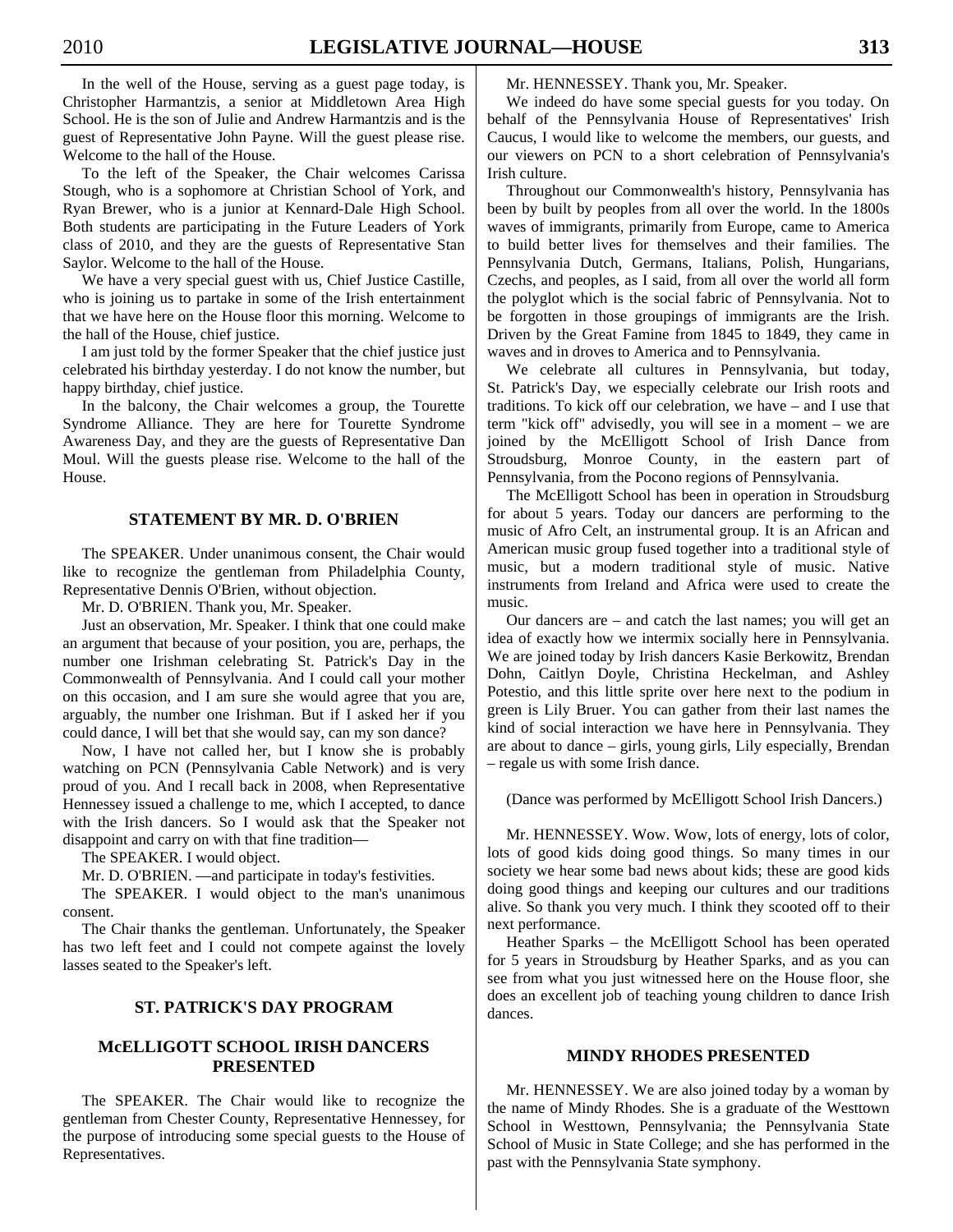More importantly, she is best friends with Kate Smith, who is the daughter of Representative Barbara McIlvaine Smith. We met sort of serendipitously; Barbara and I and some of the Chester County delegation were at a dinner last week at the General Warren Inne with some business people from Chester County and happily happened upon Mindy, who was singing in the General Warren Inne, and we enjoyed her singing and we invited her up here. She was able to come, so she is going to treat us to the traditional Irish ballad, "Danny Boy."

Mindy.

("Danny Boy" was sung by Mindy Rhodes.)

 Mr. HENNESSEY. Thank you, Mindy. Thank you for a beautiful rendition of what I think is unofficially the Irish national anthem. It was a beautiful rendition. I appreciate you joining us today.

 The Irish Caucus, ladies and gentlemen, the Irish Caucus of the Pennsylvania House of Representatives wishes you a happy St. Patrick's Day, a wonderful day, invites you to an Irish luncheon in room 60, East Wing, starting at noon or whenever we break the morning session here. The McElligott dancers will be back to perform for us down there. Perhaps we can convince Mindy to come down and sing to us some more during the Irish lunch.

 And I will just leave you and end this celebration with the wish, top o' the mornin' to you. And if you have been paying attention over the last few years, you will know that the answer to that is, and the rest of the day to yourself. So top o' the mornin' to you all.

 Thank you very much. Mr. Speaker, thank you. Happy St. Patrick's Day.

 The SPEAKER. The Chair thanks the gentleman, Mr. Hennessey, and the Irish Caucus.

# **STATEMENT BY MR. GEIST**

 The SPEAKER. Would the gentleman, Mr. Geist, like to be recognized under unanimous consent?

Mr. GEIST. Yes.

 The SPEAKER. Without objection, the gentleman is recognized.

 Mr. GEIST. Mr. Smiling Irishman, would it be possible to recruit Eddie Day "O'Shinski," recruit him to give us a number? I mean, he has such a beautiful voice. He is one of our members and I think it would be wonderful if we could persuade him just to give us a little sendoff tune.

 The SPEAKER. When we come back from caucus or would you like to do it now?

Mr. GEIST. I think he could do one both times.

The SPEAKER. I just happen to have this in my pocket.

 Mr. PASHINSKI. Well, with all due respect to all of you, you have always got to be prepared. Never knowing how this caucus goes, or who has been kissing the Blarney Stone, but I have been bumped out by a very fine-looking woman who sang beautifully. She sang beautifully. Wonderful job.

 So why do we not sing something that is a little bit happy. I know you do not have your pints, but you have your heart here in the right place, because today everyone is Irish, including this Polack.

 Sing it with me. Oh, wait, that was a little Italian, was it not? Sing it with me? I was looking at Tony DeLuca.

 ("When Irish Eyes Are Smiling" was sung by Representative Pashinski.)

 Mr. PASHINSKI. Where are all the Irish boys? Where are all the Irish boys? Johnny Pallone. Come on, John. You could not join the band, but you can join the choir.

 Thank you all. You do not want to sing together? Ready? One more time.

 Representative Clymer, take the mike. Representative Clymer and I were singing together in the Capitol. For all the people that are watching, we have just discovered bipartisanship is possible through music, huh?

Mr. CLYMER. Correct.

Mr. PASHINSKI. Ready?

 ("When Irish Eyes Are Smiling" was sung by Representatives Clymer and Pashinski.)

Mr. PASHINSKI. Thank you all.

 The SPEAKER. The Chair thanks the gentlemen, Mr. Clymer and Mr. "O'Pashinski." We need more of this in this House.

 The Chair recognizes the majority leader, Representative Eachus.

 Mr. EACHUS. Mr. Speaker, I respect the latitude that the Speaker gives to the process, but it does not hurt that you are Irish, does it?

The SPEAKER. The Chair thanks the gentleman.

 For the information of the members, you know, I was standing here just reflecting somewhat as someone that comes from the anthracite coal fields of Pennsylvania, where most of the Irish immigrated and worked in the bowels of the earth, worked on the railroads, worked in the mills. I had both of my grandparents work in coal mines – one was a slate picker, one was a rock man. My uncle, as well, was a slate picker and, you know, worked their way up through the ranks. And today for me to stand in this position as Speaker of the House, to watch the wonderful girls dance, to hear the singing, to see us all come together on this day of St. Patrick, I can only reflect on how the Irish have changed so much in this country. And I am so proud to be an American – very proud to be an American – but I am very proud of the Irish heritage that I carry and so proud of what we have done to influence the body politic and the world that we live in today, and the Irish certainly have made that significant contribution.

 So as we celebrate, I can only be thankful for how I was raised in my Irish heritage and I appreciate everyone joining in in the festivities today. So the Chair thanks the members of the House. Back to business.

## **LEAVES OF ABSENCE**

 The SPEAKER. The Chair recognizes the gentleman from Allegheny County, the majority whip, Representative Dermody, who requests leaves of absence for: Representative William KELLER from Philadelphia County for the day; Representative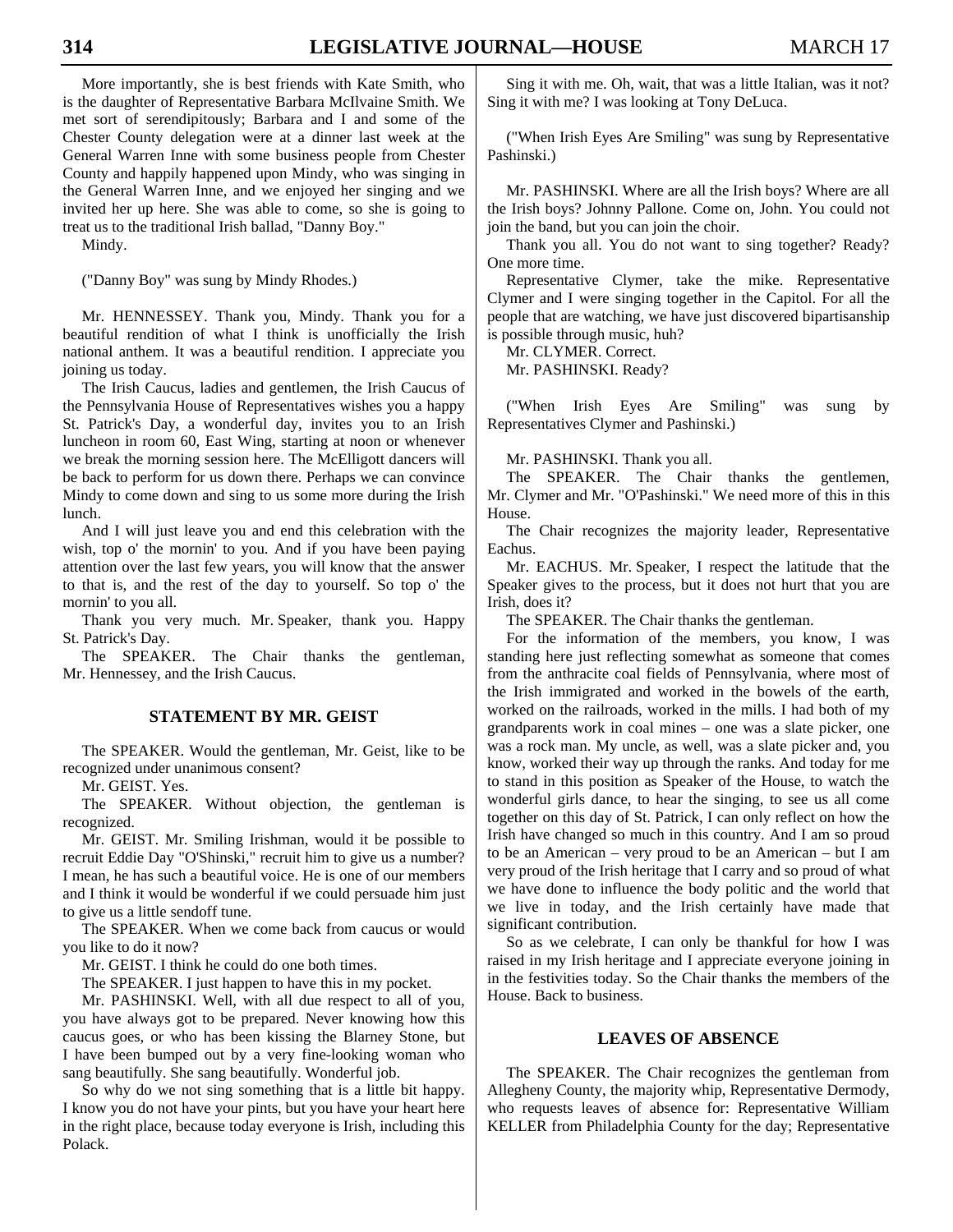McGEEHAN from Philadelphia County for the day; Representative THOMAS from Philadelphia County for the day; Representative YUDICHAK from Luzerne County for the day. Without objection, the leaves will be granted.

 The Chair recognizes the minority whip, Representative Turzai, who requests leaves of absence for: Representative GINGRICH from Lebanon County for the day and Representative TRUE from Lancaster County for the day. Without objection, the leaves will be granted.

# **MASTER ROLL CALL**

 The SPEAKER. The Chair is about to take the master roll. The members will proceed to vote.

The following roll call was recorded:

#### PRESENT–192

| Adolph          | Evans, J.      | Levd   |
|-----------------|----------------|--------|
| <b>Baker</b>    | Everett        | Long   |
| Barbin          | Fabrizio       | Mah    |
| Barrar          | Fairchild      | Maho   |
| Bear            | Farry          | Majo   |
| Belfanti        | Fleck          | Mano   |
| Benninghoff     | Frankel        | Manı   |
| Beyer           | Freeman        | Mark   |
| <b>Bishop</b>   | Gabig          | Mars   |
| <b>Boback</b>   | Gabler         | Mars   |
| Boyd            | Galloway       | Matz   |
| Boyle           | Geist          | McI.   |
| <b>Bradford</b> | George         | Meli   |
| <b>Brennan</b>  | Gerber         | Metc   |
| <b>Briggs</b>   | Gergely        | Metz   |
| <b>Brooks</b>   | Gibbons        | Micc   |
| <b>Brown</b>    | Gillespie      | Mico   |
| <b>Burns</b>    | Godshall       | Milla  |
| <b>Buxton</b>   | Goodman        | Mille  |
| Caltagirone     | Grell          | Miln   |
| Carroll         | Grove          | Mira   |
| Casorio         | Grucela        | Mou    |
| Causer          | Haluska        | Mun    |
| Christiana      | Hanna          | Murp   |
| Civera          | Harhai         | Murt   |
| Clymer          | Harhart        | Must   |
| Cohen           | <b>Harkins</b> | Myer   |
| Conklin         | Harper         | O'Br   |
| Costa, D.       | Harris         | O'Br   |
| Costa, P.       | Helm           | O'Ne   |
| Cox             | Hennessey      | Ober   |
| Creighton       | Hess           | Olive  |
| Curry           | Hickernell     | Pallo  |
| Cutler          | Hornaman       | Parke  |
| Daley           | Houghton       | Pashi  |
| Day             | Hutchinson     | Payn   |
| Deasy           | Johnson        | Payto  |
| Delozier        | Josephs        | Peife  |
| DeLuca          | Kauffman       | Perry  |
| Denlinger       | Keller, M.K.   | Perze  |
| DePasquale      | Kessler        | Petra  |
| Dermody         | Killion        | Petri  |
| DeWeese         | Kirkland       | Philli |
| DiGirolamo      | Knowles        | Picke  |
| Donatucci       | Kortz          | Prest  |
| Drucker         | Kotik          | Pyle   |
| Eachus          | Krieger        | Quig   |
| Ellis           | Kula           | Quin   |
| Evans, D.       | Lentz          |        |
|                 |                |        |

| Adolph        | Evans, J.      | Levdansky   | Rapp        |
|---------------|----------------|-------------|-------------|
| Baker         | Everett        | Longietti   | Readshaw    |
| Barbin        | Fabrizio       | Maher       | Reed        |
| Barrar        | Fairchild      | Mahoney     | Reese       |
| Bear          | Farry          | Major       | Reichley    |
| Belfanti      | Fleck          | Manderino   | Roae        |
| Benninghoff   | Frankel        | Mann        | Rock        |
| Beyer         | Freeman        | Markosek    | Roebuck     |
| Bishop        | Gabig          | Marshall    | Rohrer      |
| <b>Boback</b> | Gabler         | Marsico     | Ross        |
| Boyd          | Galloway       | Matzie      | Sabatina    |
| Boyle         | Geist          | McI. Smith  | Sainato     |
| Bradford      | George         | Melio       | Samuelson   |
| Brennan       | Gerber         | Metcalfe    | Santarsiero |
| <b>Briggs</b> | Gergely        | Metzgar     | Santoni     |
| <b>Brooks</b> | Gibbons        | Miccarelli  | Saylor      |
| Brown         | Gillespie      | Micozzie    | Scavello    |
| Burns         | Godshall       | Millard     | Schroder    |
| Buxton        | Goodman        | Miller      | Seip        |
| Caltagirone   | Grell          | Milne       | Shapiro     |
| Carroll       | Grove          | Mirabito    | Siptroth    |
| Casorio       | Grucela        | Moul        | Smith, K.   |
| Causer        | Haluska        | Mundy       | Smith, M.   |
| Christiana    | Hanna          | Murphy      | Smith, S.   |
| Civera        | Harhai         | Murt        | Solobay     |
| Clymer        | Harhart        | Mustio      | Sonney      |
| Cohen         | <b>Harkins</b> | Myers       | Staback     |
| Conklin       | Harper         | O'Brien, D. | Stern       |
| Costa, D.     | Harris         | O'Brien, M. | Stevenson   |
| Costa, P.     | Helm           | O'Neill     | Sturla      |
| Cox           | Hennessey      | Oberlander  | Swanger     |
| Creighton     | Hess           | Oliver      | Tallman     |
| Curry         | Hickernell     | Pallone     | Taylor, R.  |
| Cutler        | Hornaman       | Parker      | Turzai      |
| Daley         | Houghton       | Pashinski   | Vereb       |
| Day           | Hutchinson     | Payne       | Vitali      |
| Deasy         | Johnson        | Payton      | Vulakovich  |
| Delozier      | Josephs        | Peifer      | Wagner      |
| DeLuca        | Kauffman       | Perry       | Wansacz     |
| Denlinger     | Keller, M.K.   | Perzel      | Waters      |
| DePasquale    | Kessler        | Petrarca    | Watson      |
| Dermody       | Killion        | Petri       | Wheatley    |
| DeWeese       | Kirkland       | Phillips    | White       |
| DiGirolamo    | Knowles        | Pickett     | Williams    |
| Donatucci     | Kortz          | Preston     | Youngblood  |
| Drucker       | Kotik          | Pyle        |             |
| Eachus        | Krieger        | Quigley     | McCall,     |
| Ellis         | Kula           | Ouinn       | Speaker     |
| Evans, D.     | Lentz          |             |             |
|               |                |             |             |

#### NOT VOTING–0

#### EXCUSED–8

Cruz Keller, W. Taylor, J. True Gingrich McGeehan Thomas Yudichak

LEAVES ADDED–2

Donatucci Wheatley

LEAVES CANCELED–1

Yudichak

 The SPEAKER. A quorum being present, the House will proceed to conduct business.

# **APPROPRIATIONS COMMITTEE MEETING**

# **DEMOCRATIC CAUCUS**

 The SPEAKER. The Chair recognizes the gentleman from Philadelphia County, Representative Cohen, for the purpose of an announcement.

Mr. COHEN. Thank you, Mr. Speaker.

 Mr. Speaker, there will be an immediate meeting of the House Appropriations Committee in the majority caucus room. The caucus will be held at noon, also in the caucus room, and we are due to return to the floor at 12:45 p.m.

 The SPEAKER. There will be an immediate meeting of the Appropriations Committee in the majority caucus room.

# **REPUBLICAN CAUCUS**

 The SPEAKER. The Chair recognizes the gentlelady from Susquehanna County, Representative Major.

Ms. MAJOR. Thank you, Mr. Speaker.

 I would like to announce a Republican caucus at noon. I would ask Republicans to please report to our caucus room at noon. Thank you.

The SPEAKER. The Chair thanks the lady.

Any further announcements?

#### **RECESS**

 The SPEAKER. This House stands in recess until 12:45 p.m., unless sooner recalled by the Speaker.

# **AFTER RECESS**

 The time of recess having expired, the House was called to order.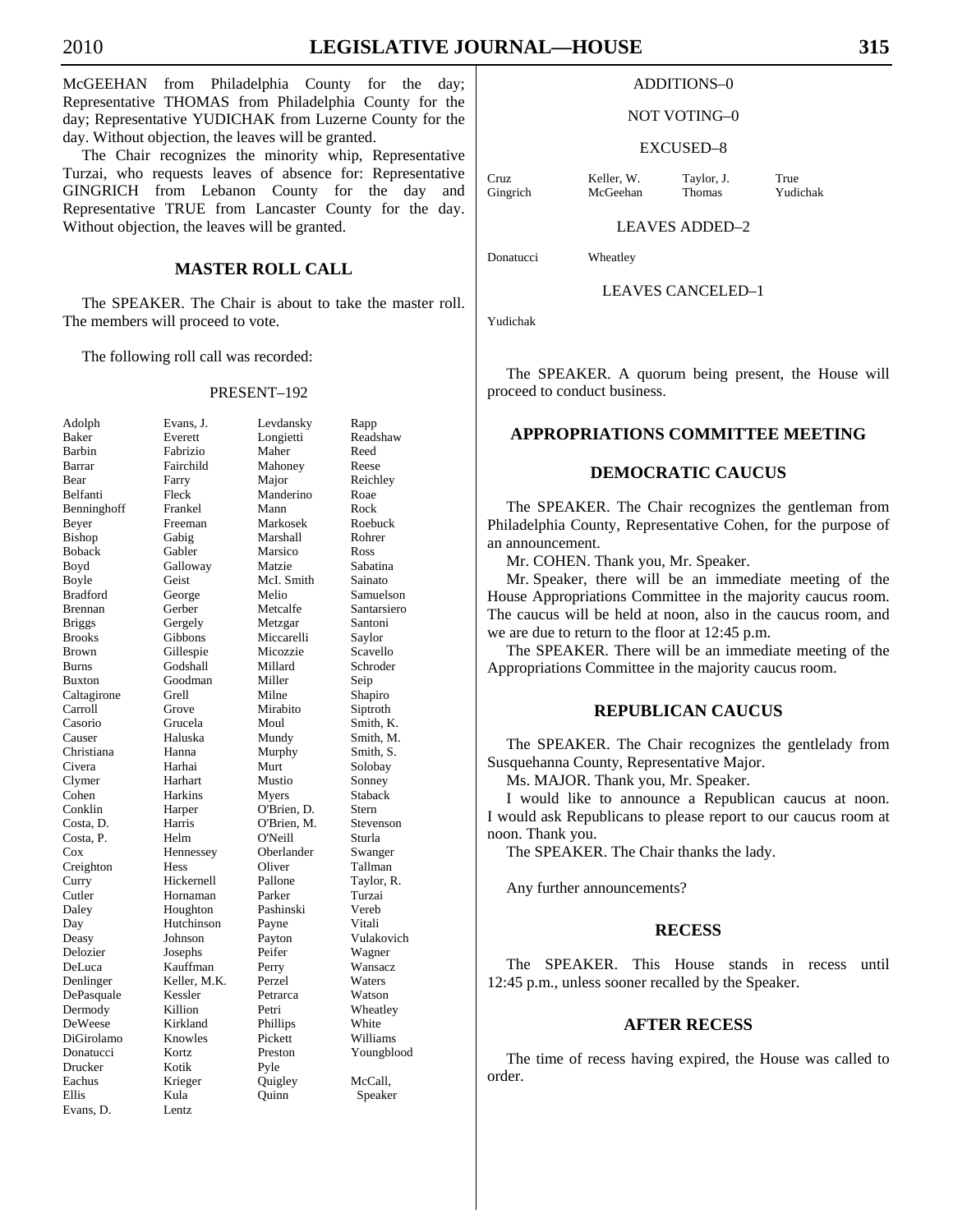# **SENATE MESSAGE**

# HOUSE BILL CONCURRED IN BY SENATE

 The clerk of the Senate, being introduced, returned **HB 421, PN 465,** with information that the Senate has passed the same without amendment.

# **BILLS REPORTED FROM COMMITTEE, CONSIDERED FIRST TIME, AND TABLED**

**HB 2108, PN 3386** (Amended) By Rep. BELFANTI

An Act amending the act of December 12, 1986 (P.L.1559, No.169), known as the Whistleblower Law, further providing for the definitions of "employee" and "employer," for protection of employees, for enforcement and for penalties.

LABOR RELATIONS.

**HB 2160, PN 3387** (Amended) By Rep. BELFANTI

An Act amending the act of December 5, 1936 (2nd Sp.Sess., 1937 P.L.2897, No.1), known as the Unemployment Compensation Law, further providing for shared work program.

LABOR RELATIONS.

# **BILLS REREPORTED FROM COMMITTEE**

**HB 349, PN 380** By Rep. D. EVANS

An Act establishing the Older Pennsylvanian Higher Education Program; and permitting institutions of higher education to offer higher education courses to older adults without charge of tuition.

APPROPRIATIONS.

#### **HB 794, PN 1154** By Rep. D. EVANS

An Act amending the act of March 10, 1949 (P.L.30, No.14), known as the Public School Code of 1949, providing for payment of fees associated with certification by the National Board for Professional Teaching Standards.

APPROPRIATIONS.

**HB 1336, PN 2238** By Rep. D. EVANS

An Act amending the act of March 10, 1949 (P.L.30, No.14), known as the Public School Code of 1949, in school health services, further providing for possession and use of asthma inhalers.

# APPROPRIATIONS.

**HB 2178, PN 3313** By Rep. D. EVANS

An Act amending the act of November 29, 2004 (P.L.1282, No.158), known as the Manufactured Housing Improvement Act, expanding the coverage of the act to relocated housing.

APPROPRIATIONS.

 The SPEAKER. Those bills will be placed on the House supplemental calendar.

# **LEAVES OF ABSENCE**

 The SPEAKER. Turning to leaves of absence, the Chair recognizes the gentleman from Allegheny County, Representative Dermody, the majority whip, who requests a leave of absence for: Representative DONATUCCI from Philadelphia County for the day; Representative WHEATLEY from Allegheny County for the day. Without objection, the leaves will be granted.

# **CALENDAR**

# **RESOLUTION PURSUANT TO RULE 35**

# Mr. SEIP called up **HR 682, PN 3363,** entitled:

A Resolution designating March 2010 as "Professional Social Work Month" in Pennsylvania.

 On the question, Will the House adopt the resolution?

 The SPEAKER. On that question, the Chair recognizes the gentleman from Schuylkill County, Representative Seip.

Mr. SEIP. Thank you, Mr. Speaker.

 Mr. Speaker, I rise today for just a moment to ask my colleagues to recognize the great contributions of social workers across the Commonwealth and the great profession of social work. I want social workers to know that the members of the House of Representatives value your efforts, the efforts of social workers who often and routinely dedicate incredible blocks of time to help others.

 Social workers identify serious issues and obstacles and help improve the lives of the people that they work for, and they also are instrumental in working collaboratively to create positive solutions to great challenges to enhance the lives of other human beings. Social workers help children, veterans, seniors, people overcoming physical disabilities, individuals with substance abuse concerns, those confronting mental health issues, and other challenges of life.

 Mr. Speaker, social workers have been and continue to be very instrumental in making the lives of others better. Mr. Speaker, I ask my colleagues for an affirmative vote on HR 682.

 Thank you, Mr. Speaker. The SPEAKER. The Chair thanks the gentleman.

 On the question recurring, Will the House adopt the resolution?

The following roll call was recorded:

| Adolph      | Evans, J. | Lentz     | Quinn    |
|-------------|-----------|-----------|----------|
| Baker       | Everett   | Levdansky | Rapp     |
| Barbin      | Fabrizio  | Longietti | Readshaw |
| Barrar      | Fairchild | Maher     | Reed     |
| Bear        | Farry     | Mahoney   | Reese    |
| Belfanti    | Fleck     | Major     | Reichley |
| Benninghoff | Frankel   | Manderino | Roae     |
| Bever       | Freeman   | Mann      | Rock     |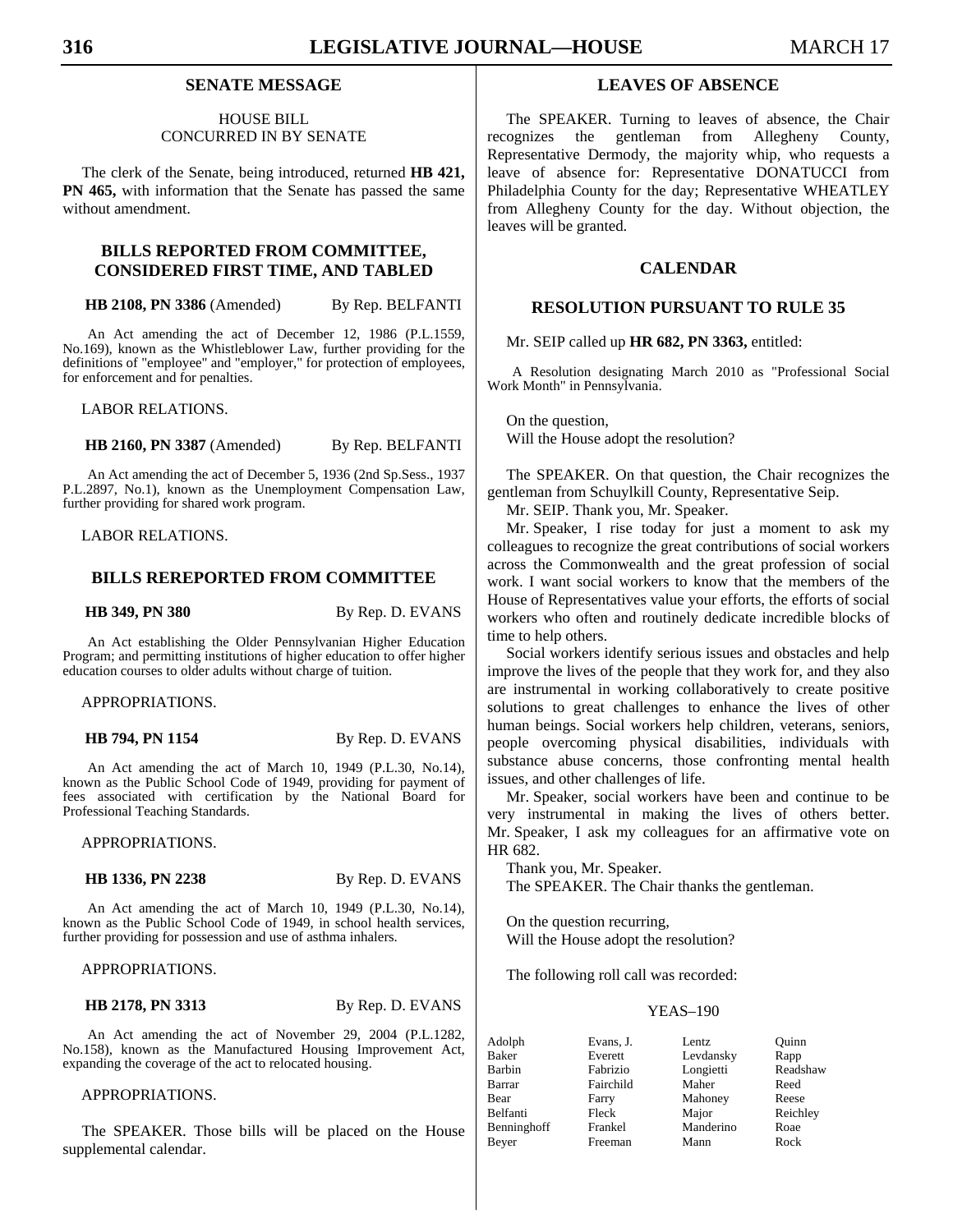| DISHUP                                       |
|----------------------------------------------|
| Boback                                       |
| Boyd                                         |
| Boyle                                        |
| <b>Bradford</b>                              |
| <b>Brennan</b>                               |
| <b>Briggs</b>                                |
| <b>Brooks</b>                                |
| <b>Brown</b>                                 |
| <b>Burns</b>                                 |
| <b>Buxton</b>                                |
| Caltagirone<br>Carroll                       |
|                                              |
| Casorio                                      |
| Causer                                       |
| Christiana                                   |
| Civera                                       |
| Clymer                                       |
| Cohen                                        |
| Conklin                                      |
| Costa, D.                                    |
|                                              |
| Costa, P.<br>Costa, P.<br>Creighton<br>Curry |
|                                              |
|                                              |
| Cutler                                       |
| Daley                                        |
| Day                                          |
| Deasy                                        |
| Delozier                                     |
| DeLuca                                       |
| Denlinger                                    |
| DePasquale<br>Dermody                        |
|                                              |
| DeWeese                                      |
| DiGirolamo                                   |
| Drucker                                      |
| Eachus                                       |
| Ellis                                        |
| Evans. D                                     |

Bishop Gabig Markosek Roebuck Gabler Marshall Rohrer Galloway Marsico Ross Geist Matzie Sabatina George McI. Smith Sainato Gerber Melio Samuelson Gergely Metcalfe Santarsiero Gibbons Metzgar Santoni Gillespie Miccarelli Saylor Burns Godshall Micozzie Scavello Goodman Millard Schroder Caltagirone Grell Miller Seip Grove Milne Shapiro Grucela Mirabito Siptroth Haluska Moul Smith, K. Christiana Hanna Mundy Smith, M. Harhai Murphy Smith, S. Harhart Murt Solobay Harkins Mustio Sonney Harper Myers Staback Harris O'Brien, D. Stern<br>Helm O'Brien, M. Stevenson O'Brien, M. Hennessey O'Neill Sturla Hess Oberlander Swanger Hickernell Oliver Tallman Hornaman Pallone Taylor, R. Houghton Parker Turzai Hutchinson Pashinski Vereb Johnson Payne Vitali Josephs Payton Vulakovich Kauffman Peifer Wagner Keller, M.K. Perry Wansacz DePasquale Kessler Perzel Waters Dermody Killion Petrarca Watson Kirkland Petri White Knowles Phillips Williams Kortz Pickett Youngblood Kotik Preston Krieger Pyle McCall, Kula Quigley Speaker

#### NAYS–0

## NOT VOTING–0

#### EXCUSED–10

| Cruz      | Keller. W. | <b>Thomas</b> | Wheatley |
|-----------|------------|---------------|----------|
| Donatucci | McGeehan   | True          | Yudichak |
| Gingrich  | Taylor, J. |               |          |

 The majority having voted in the affirmative, the question was determined in the affirmative and the resolution was adopted.

# **BILL SIGNED BY SPEAKER**

 Bill numbered and entitled as follows having been prepared for presentation to the Governor, and the same being correct, the title was publicly read as follows:

#### **HB 421, PN 465**

 An Act designating the Arch Street Bridge on State Route 2064, Lycoming County, as the Duboistown Bridge.

 Whereupon, the Speaker, in the presence of the House, signed the same.

# **ANNOUNCEMENT BY SPEAKER**

 The SPEAKER. If I could have the attention of the members for a brief moment. I do not know if a lot of the members noticed that beneath the rostrum there is an empty seat. It is the empty seat of the person who ran the sound system here in the House of Representatives. And it is a sad reminder that we have lost one of our own, Mike McCue, who tragically passed away a couple of weeks ago while shoveling snow during one of the big snowstorms here in Harrisburg.

 He was known as one of the best sound operators, but really, a dedicated sound system operator here in the House of Representatives, and it was a job that he took very, very seriously over the last 26 years that he worked that position. I knew Mike when I was first elected. He started working in the House of Representatives in 1973 as a page. And from the page position in 1980, he was hired in our post office in the back of the hall of the House, and then, of course, in 1984 he was elected as our sound system operator – actually, they operated the sound systems from back in the balcony, not in the front of the hall of the House. But Michael absolutely loved this institution, and every time he spoke about where he worked, you could tell the pride that he had in working in this institution. He did such a great job.

 No matter what conversation I ever had with Mike on a session day, with contentious debate, it was never a problem for him to stay the late hours; he never minded that. But he had a great sense of humor and he always was very, very quick to wit. He left us behind far too soon. I am sure all of you know, he was only 51, 52, or 53 years old. He was a young man.

 But to his family – his father, John McCue, who was a member of this House of Representatives; his brother, Patrick A. McCue; and his dog that he treasured and was still in the home after they found him, Scout – we just thank their family for sharing such an extraordinary man with us here in the House of Representatives, and certainly wish Godspeed to Michael.

# **RESOLUTIONS PURSUANT TO RULE 35**

Mr. PYLE called up **HR 668, PN 3294,** entitled:

A Resolution honoring the life and expressing condolences upon the death of Michael Brian McCue.

 On the question, Will the House adopt the resolution?

 The SPEAKER. On the resolution, the Chair recognizes the gentleman from Armstrong County, Representative Pyle.

Mr. PYLE. Thank you, Mr. Speaker.

 Mr. Speaker, it is with a heavy heart I must regrettably inform you and this august body of the passing of Michael Brian McCue. For the past 34 years Mike was the man that sat right there, ran the sound system for the Pennsylvania House, and heard most of the great discussions on the topics that have confronted our Commonwealth for longer than I think any member of this floor has been seated – there might be a couple that have been here longer. In truth, Mr. Speaker, I would have much preferred asking that my honorable colleagues support a resolution congratulating him on his retirement, but such was not in the Lord's plan.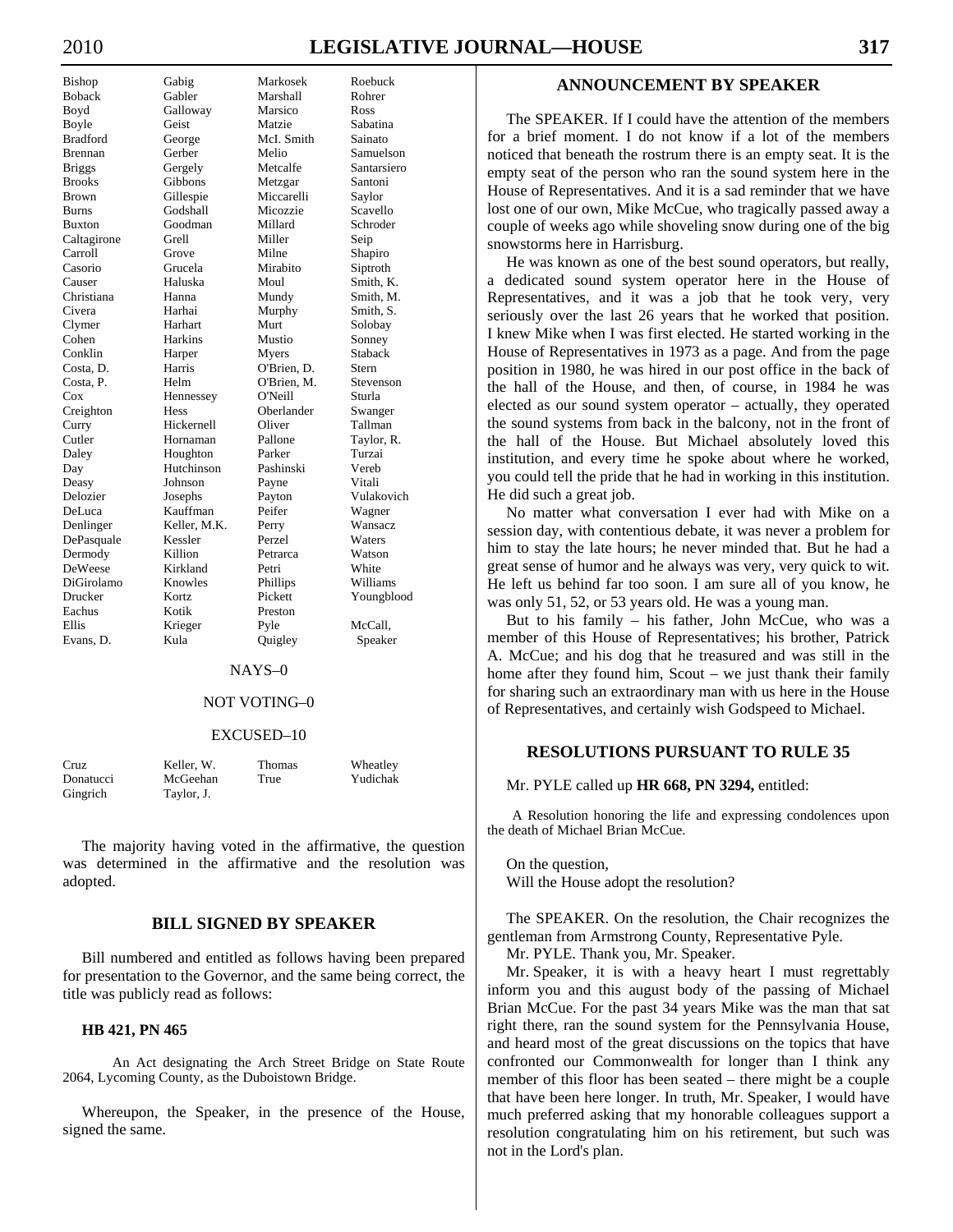Mr. Speaker, Mike was a very giving man, optimistic, positive. He measured his worth not by what he took from this life, but rather from what he was able to give. Although deeply saddening, it was true to his lifelong character that during the blizzards of this past winter, Mike succumbed to a massive coronary while shoveling his neighbor's sidewalk. He lived his principles to the very end.

 Mr. Speaker, I humbly ask for the positive votes of my fellow Representatives on HR 668. Thank you.

The SPEAKER. The Chair thanks the gentleman.

 On the question recurring, Will the House adopt the resolution?

The following roll call was recorded:

#### YEAS–190

| Adolph              |
|---------------------|
|                     |
| <b>Baker</b>        |
| Barbin              |
| Barrar              |
|                     |
| Bear                |
| Belfanti            |
| Benninghoff         |
|                     |
| Beyer               |
| Bishop              |
| Boback              |
|                     |
| Boyd                |
| Boyle               |
| <b>Bradford</b>     |
| Brennan             |
|                     |
| <b>Briggs</b>       |
| <b>Brooks</b>       |
| <b>Brown</b>        |
|                     |
| <b>Burns</b>        |
| <b>Buxton</b>       |
| Caltagirone         |
|                     |
| Carroll             |
| Casorio             |
| Causer              |
| Christiana          |
|                     |
| Civera              |
| Clymer<br>Cohen     |
|                     |
|                     |
| Conklin             |
| Costa, D.           |
| Costa, P.<br>Cox    |
|                     |
|                     |
| Creighton           |
| Curry               |
| Cutler              |
|                     |
| Daley               |
| Day                 |
| Deasy               |
|                     |
| Delozier            |
| DeLuca<br>Denlinger |
|                     |
|                     |
| DePasquale          |
| Dermody             |
| DeWeese             |
| DiGirolamo          |
|                     |
| Drucker             |
| Eachus              |
| Ellis               |
|                     |
| Evans, D.           |

Evans, J. Lentz Quinn Everett Levdansky Rapp Fabrizio Longietti Readshaw<br>Fairchild Maher Reed Fairchild Farry Mahoney Reese Fleck Major Reichley Benninghoff Frankel Manderino Roae Freeman Mann Rock<br>Gabig Markosek Roeb Gabler Marshall Rohrer Galloway Marsico Ross Geist Matzie Sabatina George McI. Smith Sainato Gerber Melio Samuelson<br>Gergely Metcalfe Santarsiero Gergely Metcalfe Santarsiero Gibbons Metzgar Santoni Gillespie Miccarelli Saylor Godshall Micozzie Scavello<br>Goodman Millard Schroder Goodman Grell Miller Seip Grove Milne Shapiro Grucela Mirabito Siptroth Haluska Moul Smith, K. Hanna Mundy Smith, M. Harhai Murphy Smith, S. Harhart Murt Solobay Harkins Mustio Sonney Harper Myers Staback Harris O'Brien, D. Stern Helm O'Brien, M. Stevenson Hennessey O'Neill Sturla Hess Oberlander Swanger Hickernell Oliver Tallman<br>
Hornaman Pallone Taylor I Hornaman Pallone Taylor, R. Houghton Parker Turzai Hutchinson Pashinski Vereb<br>
Johnson Payne Vitali Johnson Payne Josephs Payton Vulakovich Kauffman Peifer Wagner Keller, M.K. Perry Wansacz<br>
Ressler Perzel Waters Kessler<br>Killion Kirkland Petri White Knowles Phillips Williams Kortz Pickett Youngblood Kotik Preston<br>Krieger Pyle Kula Quigley Speaker

Markosek Roebuck Petrarca Watson Pyle McCall,

# **318 LEGISLATIVE JOURNAL—HOUSE** MARCH 17

#### NAYS–0

#### NOT VOTING–0

#### EXCUSED–10

Cruz Keller, W. Thomas Wheatley Donatucci McGeehan True Yudichak Gingrich Taylor, J.

 The majority having voted in the affirmative, the question was determined in the affirmative and the resolution was adopted.

\* \* \*

#### Mr. CASORIO called up **HR 686, PN 3374,** entitled:

A Resolution congratulating the Jeannette High School Girls Basketball Team for winning the 2009-2010 Western Pennsylvania Interscholastic Athletic League Class AA championship.

 On the question, Will the House adopt the resolution?

The following roll call was recorded:

| Adolph          | Evans, J.  | Lentz       | Ouinn       |
|-----------------|------------|-------------|-------------|
| <b>Baker</b>    | Everett    | Levdansky   | Rapp        |
| <b>Barbin</b>   | Fabrizio   | Longietti   | Readshaw    |
| Barrar          | Fairchild  | Maher       | Reed        |
| Bear            | Farry      | Mahoney     | Reese       |
| <b>Belfanti</b> | Fleck      | Major       | Reichley    |
| Benninghoff     | Frankel    | Manderino   | Roae        |
| Beyer           | Freeman    | Mann        | Rock        |
| <b>Bishop</b>   | Gabig      | Markosek    | Roebuck     |
| <b>Boback</b>   | Gabler     | Marshall    | Rohrer      |
| Boyd            | Galloway   | Marsico     | Ross        |
| Boyle           | Geist      | Matzie      | Sabatina    |
| <b>Bradford</b> | George     | McI. Smith  | Sainato     |
| <b>Brennan</b>  | Gerber     | Melio       | Samuelson   |
| <b>Briggs</b>   | Gergely    | Metcalfe    | Santarsiero |
| <b>Brooks</b>   | Gibbons    | Metzgar     | Santoni     |
| Brown           | Gillespie  | Miccarelli  | Saylor      |
| <b>Burns</b>    | Godshall   | Micozzie    | Scavello    |
| <b>Buxton</b>   | Goodman    | Millard     | Schroder    |
| Caltagirone     | Grell      | Miller      | Seip        |
| Carroll         | Grove      | Milne       | Shapiro     |
| Casorio         | Grucela    | Mirabito    | Siptroth    |
| Causer          | Haluska    | Moul        | Smith, K.   |
| Christiana      | Hanna      | Mundy       | Smith. M.   |
| Civera          | Harhai     | Murphy      | Smith, S.   |
| Clymer          | Harhart    | Murt        | Solobay     |
| Cohen           | Harkins    | Mustio      | Sonney      |
| Conklin         | Harper     | Myers       | Staback     |
| Costa, D.       | Harris     | O'Brien, D. | Stern       |
| Costa, P.       | Helm       | O'Brien, M. | Stevenson   |
| Cox             | Hennessey  | O'Neill     | Sturla      |
| Creighton       | Hess       | Oberlander  | Swanger     |
| Curry           | Hickernell | Oliver      | Tallman     |
| Cutler          | Hornaman   | Pallone     | Taylor, R.  |
| Daley           | Houghton   | Parker      | Turzai      |
| Dav             | Hutchinson | Pashinski   | Vereb       |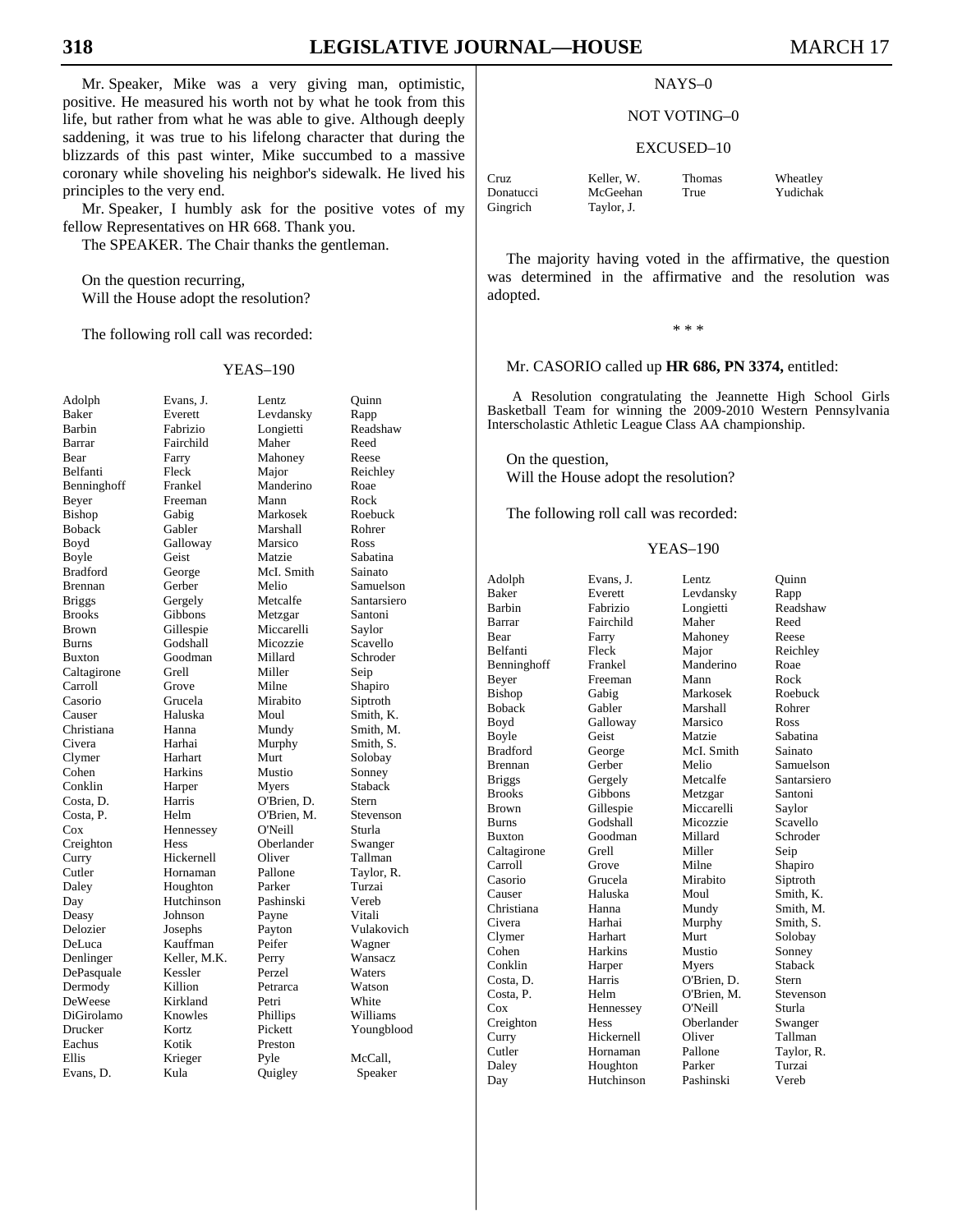Deasy Johnson Payne Vitali DeWeese Kirkland Petri White Eachus Kotik Preston

Delozier Josephs Payton Vulakovich DeLuca Kauffman Peifer Wagner Keller, M.K. Perry Wansacz DePasquale Kessler Perzel Waters Dermody Killion Petrarca Watson DiGirolamo Knowles Phillips Williams Drucker Kortz Pickett Youngblood Ellis Krieger Pyle McCall, Evans, D. Kula Quigley Speaker

#### NAYS–0

# NOT VOTING–0

#### EXCUSED–10

| Cruz      | Keller. W. | <b>Thomas</b> | Wheatley |
|-----------|------------|---------------|----------|
| Donatucci | McGeehan   | True          | Yudichak |
| Gingrich  | Taylor, J. |               |          |

 The majority having voted in the affirmative, the question was determined in the affirmative and the resolution was adopted.

# **BILL ON SECOND CONSIDERATION**

 The House proceeded to second consideration of **HB 9, PN 3360,** entitled:

An Act amending the act of July 2, 1984 (P.L.561, No.112), known as the Pennsylvania Conservation Corps Act, further providing for supervisors and for expiration.

On the question,

 Will the House agree to the bill on second consideration? Bill was agreed to.

# **SUPPLEMENTAL CALENDAR A**

# **BILLS ON SECOND CONSIDERATION**

 The House proceeded to second consideration of **HB 2178, PN 3313,** entitled:

An Act amending the act of November 29, 2004 (P.L.1282, No.158), known as the Manufactured Housing Improvement Act, expanding the coverage of the act to relocated housing.

On the question,

 Will the House agree to the bill on second consideration? Bill was agreed to.

\* \* \*

 The House proceeded to second consideration of **HB 1336, PN 2238,** entitled:

An Act amending the act of March 10, 1949 (P.L.30, No.14), known as the Public School Code of 1949, in school health services, further providing for possession and use of asthma inhalers.

On the question,

Will the House agree to the bill on second consideration?

 Mr. **M. SMITH** offered the following amendment No. **A03716:** 

Amend Bill, page 3, line 4, by inserting after "AN" asthma inhaler or Amend Bill, page 3, line 8, by inserting after "THE" where it occurs the second time asthma inhaler or Amend Bill, page 5, line 15, by striking out "EDUCATION" and inserting Health Amend Bill, page 5, line 16, by striking out "HEALTH" and inserting **Education** Amend Bill, page 5, line 22, by striking out "**DISTRICT'S**" and inserting entity's

 On the question, Will the House agree to the amendment?

 The SPEAKER. On that question, the Chair recognizes the gentleman from Allegheny County, Representative Matthew Smith.

Mr. M. SMITH. Thank you, Mr. Speaker.

 This is a technical amendment that makes certain corrections to the bill.

 On the question recurring, Will the House agree to the amendment?

The following roll call was recorded:

| Adolph          | Evans, J. | Lentz.      | Ouinn       |
|-----------------|-----------|-------------|-------------|
| <b>Baker</b>    | Everett   | Levdansky   | Rapp        |
| Barbin          | Fabrizio  | Longietti   | Readshaw    |
| Barrar          | Fairchild | Maher       | Reed        |
| Bear            | Farry     | Mahoney     | Reese       |
| Belfanti        | Fleck     | Major       | Reichley    |
| Benninghoff     | Frankel   | Manderino   | Roae        |
| Beyer           | Freeman   | Mann        | Rock        |
| <b>Bishop</b>   | Gabig     | Markosek    | Roebuck     |
| <b>Boback</b>   | Gabler    | Marshall    | Rohrer      |
| Boyd            | Galloway  | Marsico     | Ross        |
| Boyle           | Geist     | Matzie      | Sabatina    |
| <b>Bradford</b> | George    | McI. Smith  | Sainato     |
| Brennan         | Gerber    | Melio       | Samuelson   |
| <b>Briggs</b>   | Gergely   | Metcalfe    | Santarsiero |
| <b>Brooks</b>   | Gibbons   | Metzgar     | Santoni     |
| <b>Brown</b>    | Gillespie | Miccarelli  | Saylor      |
| <b>Burns</b>    | Godshall  | Micozzie    | Scavello    |
| <b>Buxton</b>   | Goodman   | Millard     | Schroder    |
| Caltagirone     | Grell     | Miller      | Seip        |
| Carroll         | Grove     | Milne       | Shapiro     |
| Casorio         | Grucela   | Mirabito    | Siptroth    |
| Causer          | Haluska   | Moul        | Smith, K.   |
| Christiana      | Hanna     | Mundy       | Smith, M.   |
| Civera          | Harhai    | Murphy      | Smith, S.   |
| Clymer          | Harhart   | <b>Murt</b> | Solobay     |
| Cohen           | Harkins   | Mustio      | Sonney      |
| Conklin         | Harper    | Myers       | Staback     |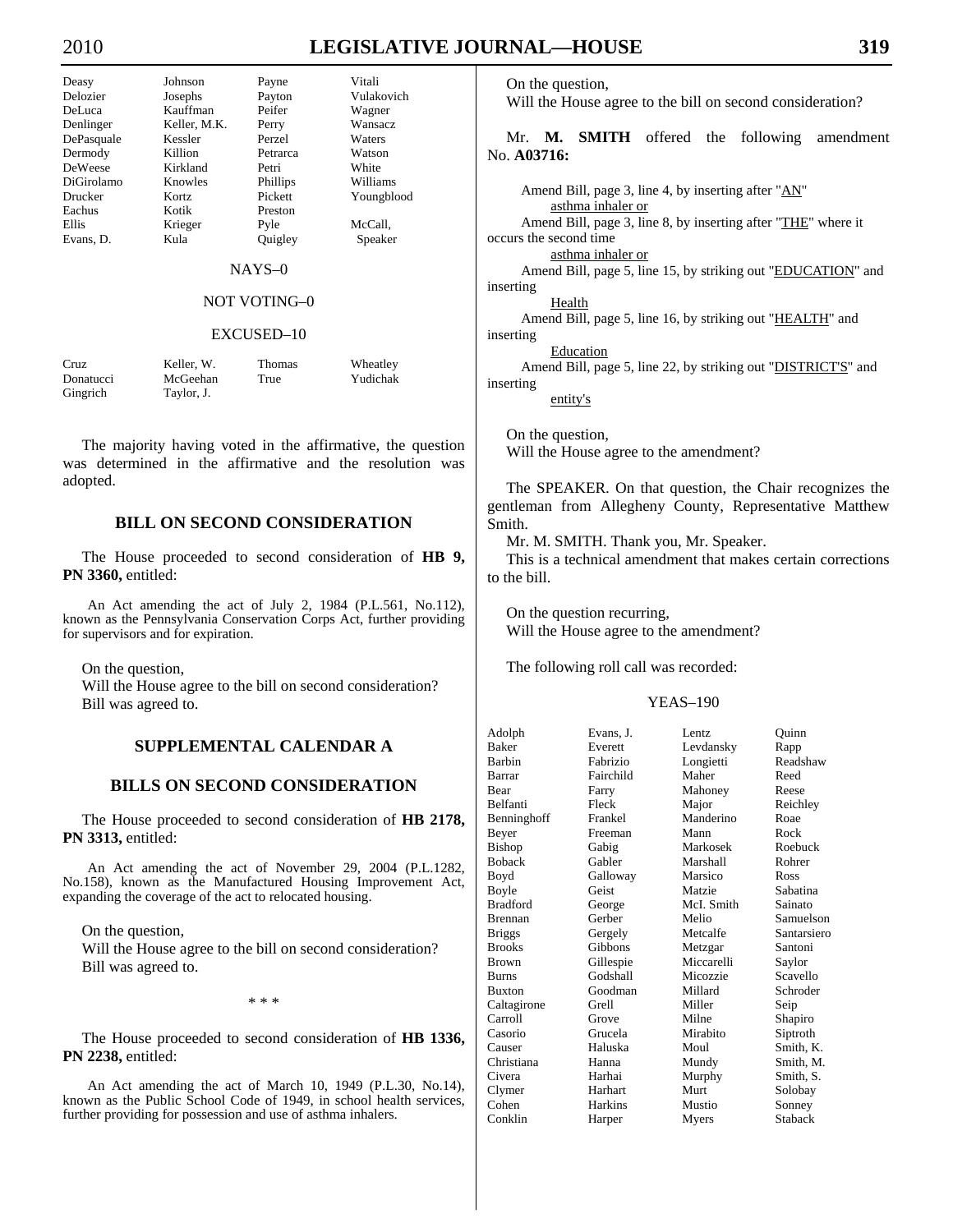# **320 LEGISLATIVE JOURNAL—HOUSE** MARCH 17

| Costa, D.      | Harris       | O'Brien, D. | Stern          |
|----------------|--------------|-------------|----------------|
| Costa, P.      | Helm         | O'Brien, M. | Stevenson      |
| Cox            | Hennessey    | O'Neill     | Sturla         |
| Creighton      | <b>Hess</b>  | Oberlander  | Swanger        |
| Curry          | Hickernell   | Oliver      | Tallman        |
| Cutler         | Hornaman     | Pallone     | Taylor, R.     |
| Daley          | Houghton     | Parker      | Turzai         |
| Day            | Hutchinson   | Pashinski   | Vereb          |
| Deasy          | Johnson      | Payne       | Vitali         |
| Delozier       | Josephs      | Payton      | Vulakovich     |
| DeLuca         | Kauffman     | Peifer      | Wagner         |
| Denlinger      | Keller, M.K. | Perry       | <b>Wansacz</b> |
| DePasquale     | Kessler      | Perzel      | Waters         |
| Dermody        | Killion      | Petrarca    | Watson         |
| <b>DeWeese</b> | Kirkland     | Petri       | White          |
| DiGirolamo     | Knowles      | Phillips    | Williams       |
| Drucker        | Kortz        | Pickett     | Youngblood     |
| Eachus         | Kotik        | Preston     |                |
| Ellis          | Krieger      | Pyle        | McCall.        |
| Evans, D.      | Kula         | Quigley     | Speaker        |

#### NAYS–0

# NOT VOTING–0

#### EXCUSED–10

| Cruz      | Keller. W. | <b>Thomas</b> | Wheatley |
|-----------|------------|---------------|----------|
| Donatucci | McGeehan   | True          | Yudichak |
| Gingrich  | Taylor, J. |               |          |

 The majority having voted in the affirmative, the question was determined in the affirmative and the amendment was agreed to.

On the question,

 Will the House agree to the bill on second consideration as amended?

#### Ms. **RAPP** offered the following amendment No. **A03866:**

Amend Bill, page 1, line 17, by inserting after "setting" and in compliance with the service agreement required by section 504 of the Rehabilitation Act of 1973 (Public Law 93-112, 29 U.S.C. § 794) and 22 Pa. Code Ch. 15 (relating to protected handicapped students)

 On the question, Will the House agree to the amendment?

 The SPEAKER. On that question, the Chair recognizes the gentlelady from Warren County, Representative Rapp.

Ms. RAPP. Thank you, Mr. Speaker.

 This amendment simply says that a school entity's policy regarding possession and self-administration of asthma inhalers and the auto-injectors must comply with a service agreement required by the Rehabilitation Act of 1973 and also with the Pennsylvania School Code, specifically chapter 15, which was adopted on February 22, 1991, in the State of Pennsylvania and as it relates to protected handicapped children.

 The SPEAKER. The Chair thanks the lady and recognizes the gentleman from Delaware County, Representative Vitali.

 Mr. VITALI. I just wanted to inform the Speaker, that is not on the screen yet. We may want to just pause a minute until we can get that up.

The SPEAKER. The House will be at ease.

The House will come to order.

 The amendment is up on PDF (portable document format). Will the House adopt the amendment?

 On the amendment, the Chair recognizes the gentleman from Delaware County, Representative Vitali.

 Mr. VITALI. Mr. Speaker, I am not totally computer literate, but I tried the typical alternative way to get to that amendment and that did not work either. So if someone— I just want to double-check that you are correct in that statement.

 The SPEAKER. It is on our screen off of the PDF document. Mr. VITALI. It is not on— I do not see any member right now who has that on their screen.

The SPEAKER. You have a computer technician at your—

Will the House adopt the amendment?

 Does the gentleman from Allegheny County, Representative Matt Smith, wish to be recognized on the amendment? The Chair recognizes the gentleman.

 Mr. M. SMITH. Mr. Speaker, just for the benefit of the members, this is an agreed-to amendment.

The SPEAKER. The Chair thanks the gentleman.

 On the question recurring, Will the House agree to the amendment?

The following roll call was recorded:

#### YEAS–190

| Adolph          | Evans, J.    | Lentz       | Ouinn       |
|-----------------|--------------|-------------|-------------|
| <b>Baker</b>    | Everett      | Levdansky   | Rapp        |
| Barbin          | Fabrizio     | Longietti   | Readshaw    |
| Barrar          | Fairchild    | Maher       | Reed        |
| Bear            | Farry        | Mahoney     | Reese       |
| Belfanti        | Fleck        | Major       | Reichley    |
| Benninghoff     | Frankel      | Manderino   | Roae        |
| Beyer           | Freeman      | Mann        | Rock        |
| Bishop          | Gabig        | Markosek    | Roebuck     |
| <b>Boback</b>   | Gabler       | Marshall    | Rohrer      |
| Boyd            | Galloway     | Marsico     | Ross        |
| Boyle           | Geist        | Matzie      | Sabatina    |
| <b>Bradford</b> | George       | McI. Smith  | Sainato     |
| Brennan         | Gerber       | Melio       | Samuelson   |
| <b>Briggs</b>   | Gergely      | Metcalfe    | Santarsiero |
| <b>Brooks</b>   | Gibbons      | Metzgar     | Santoni     |
| <b>Brown</b>    | Gillespie    | Miccarelli  | Saylor      |
| <b>Burns</b>    | Godshall     | Micozzie    | Scavello    |
| <b>Buxton</b>   | Goodman      | Millard     | Schroder    |
| Caltagirone     | Grell        | Miller      | Seip        |
| Carroll         | Grove        | Milne       | Shapiro     |
| Casorio         | Grucela      | Mirabito    | Siptroth    |
| Causer          | Haluska      | Moul        | Smith, K.   |
| Christiana      | Hanna        | Mundy       | Smith. M.   |
| Civera          | Harhai       | Murphy      | Smith, S.   |
| Clymer          | Harhart      | Murt        | Solobay     |
| Cohen           | Harkins      | Mustio      | Sonney      |
| Conklin         | Harper       | Myers       | Staback     |
| Costa, D.       | Harris       | O'Brien, D. | Stern       |
| Costa, P.       | Helm         | O'Brien, M. | Stevenson   |
| Cox             | Hennessey    | O'Neill     | Sturla      |
| Creighton       | Hess         | Oberlander  | Swanger     |
| Curry           | Hickernell   | Oliver      | Tallman     |
| Cutler          | Hornaman     | Pallone     | Taylor, R.  |
| Daley           | Houghton     | Parker      | Turzai      |
| Day             | Hutchinson   | Pashinski   | Vereb       |
| Deasy           | Johnson      | Payne       | Vitali      |
| Delozier        | Josephs      | Payton      | Vulakovich  |
| DeLuca          | Kauffman     | Peifer      | Wagner      |
| Denlinger       | Keller, M.K. | Perry       | Wansacz     |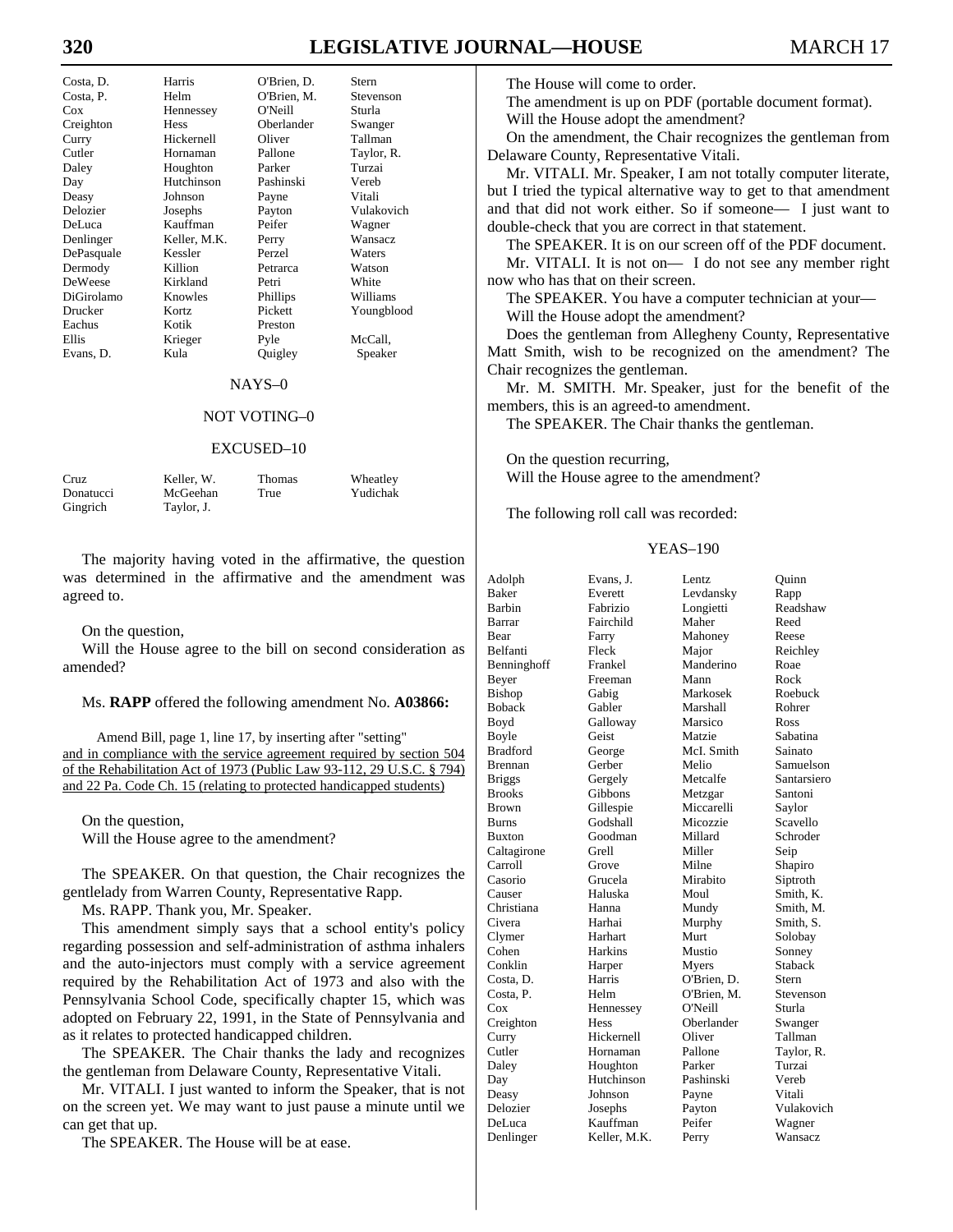Williams Youngblood

McCall, Speaker

| DePasquale | Kessler  | Perzel   | Waters  |
|------------|----------|----------|---------|
| Dermody    | Killion  | Petrarca | Watson  |
| DeWeese    | Kirkland | Petri    | White   |
| DiGirolamo | Knowles  | Phillips | William |
| Drucker    | Kortz    | Pickett  | Youngb  |
| Eachus     | Kotik    | Preston  |         |
| Ellis      | Krieger  | Pyle     | McCall, |
| Evans, D.  | Kula     | Quigley  | Speake  |
|            |          | $NAYS-0$ |         |
|            |          |          |         |

### NOT VOTING–0

#### EXCUSED–10

| Cruz      | Keller, W. | <b>Thomas</b> | Wheatley |
|-----------|------------|---------------|----------|
| Donatucci | McGeehan   | True          | Yudichak |
| Gingrich  | Taylor, J. |               |          |

 The majority having voted in the affirmative, the question was determined in the affirmative and the amendment was agreed to.

On the question recurring,

 Will the House agree to the bill on second consideration as amended?

# BILL PASSED OVER TEMPORARILY

The SPEAKER. We are going over HB 1336 temporarily.

## **CALENDAR CONTINUED**

## **BILL ON SECOND CONSIDERATION**

 The House proceeded to second consideration of **HB 2291, PN 3357,** entitled:

An Act providing for the capital budget for the fiscal year 2010-2011; itemizing public improvement projects, furniture and equipment projects, transportation assistance projects, redevelopment assistance capital projects, flood control projects, Keystone Recreation, Park and Conservation Fund projects, Environmental Stewardship Fund projects, State forestry bridge projects, General Fund current revenue projects, State ATV/Snowmobile Fund projects and State transportation enhancement funds projects to be constructed or acquired or assisted by the Department of General Services, the Department of Community and Economic Development, the Department of Conservation and Natural Resources, or the Department of Transportation, together with their estimated financial costs; authorizing the incurring of debt without the approval of the electors for the purpose of financing the projects to be constructed, acquired or assisted by the Department of General Services, the Department of Community and Economic Development, the Department of Conservation and Natural Resources, the Department of Environmental Protection or the Department of Transportation; stating the estimated useful life of the projects; providing an exemption; providing for limitation on certain capital projects; and making appropriations.

On the question,

Will the House agree to the bill on second consideration?

 The SPEAKER. On that question, there is an amendment filed by the gentleman from Crawford County, Representative Roae. The Chair has been told that you are withdrawing that amendment. The Chair thanks the gentleman.

On the question recurring,

 Will the House agree to the bill on second consideration? Bill was agreed to.

# **BILLS ON THIRD CONSIDERATION**

 The House proceeded to third consideration of **HB 816, PN 3316,** entitled:

An Act establishing State funding for the Heart Disease and Stroke Program within the Department of Health.

 On the question, Will the House agree to the bill on third consideration? Bill was agreed to.

 The SPEAKER. This bill has been considered on three different days and agreed to and is now on final passage.

(Bill analysis was read.)

The SPEAKER. The question is, shall the bill pass finally?

 On that question, the Chair recognizes the gentleman from Luzerne County, Representative Pashinski.

The House will come to order.

Mr. PASHINSKI. Thank you, Mr. Speaker.

 HB 816 is designed to elevate everyone's awareness to the facts surrounding heart disease and stroke. These two diseases represent the number one and the number three causes of death and disability in Pennsylvania. These two diseases account for more deaths than cancer, diabetes, lower respiratory disease, and accidents combined.

 Over 30,000 Pennsylvanians die from heart disease and over 7,000 die from stroke disease each year. The loss of life is devastating enough, but the enormous cost related to these diseases is staggering. Literally billions of dollars are expended each year to deal with these applications. One of the most disturbing facts related to these diseases is that most people have difficulty in recognizing the symptoms of heart attack and stroke. They are unaware of the severity of these signs and too often wait too long before seeking medical help, which could prove fatal.

 Recent advances in stroke treatment can significantly improve the outcome for stroke patients. Prompt treatment of therapies like intravenous thrombolytic drug therapy has proven time and time again to save lives. HB 816 will help create the education and the necessary network to connect all of the stakeholders, to share, in real time, information that saves lives. HB 816 is a vital piece of the health-care puzzle that helps reduce the cost through best practice education, through the prevention initiatives, proven treatment guidelines, and more importantly, saves lives.

 I have bipartisan support. Representative Doug Reichley has worked diligently on this House bill for many years, and I ask for your support. Thank you.

The SPEAKER. The Chair thanks the gentleman.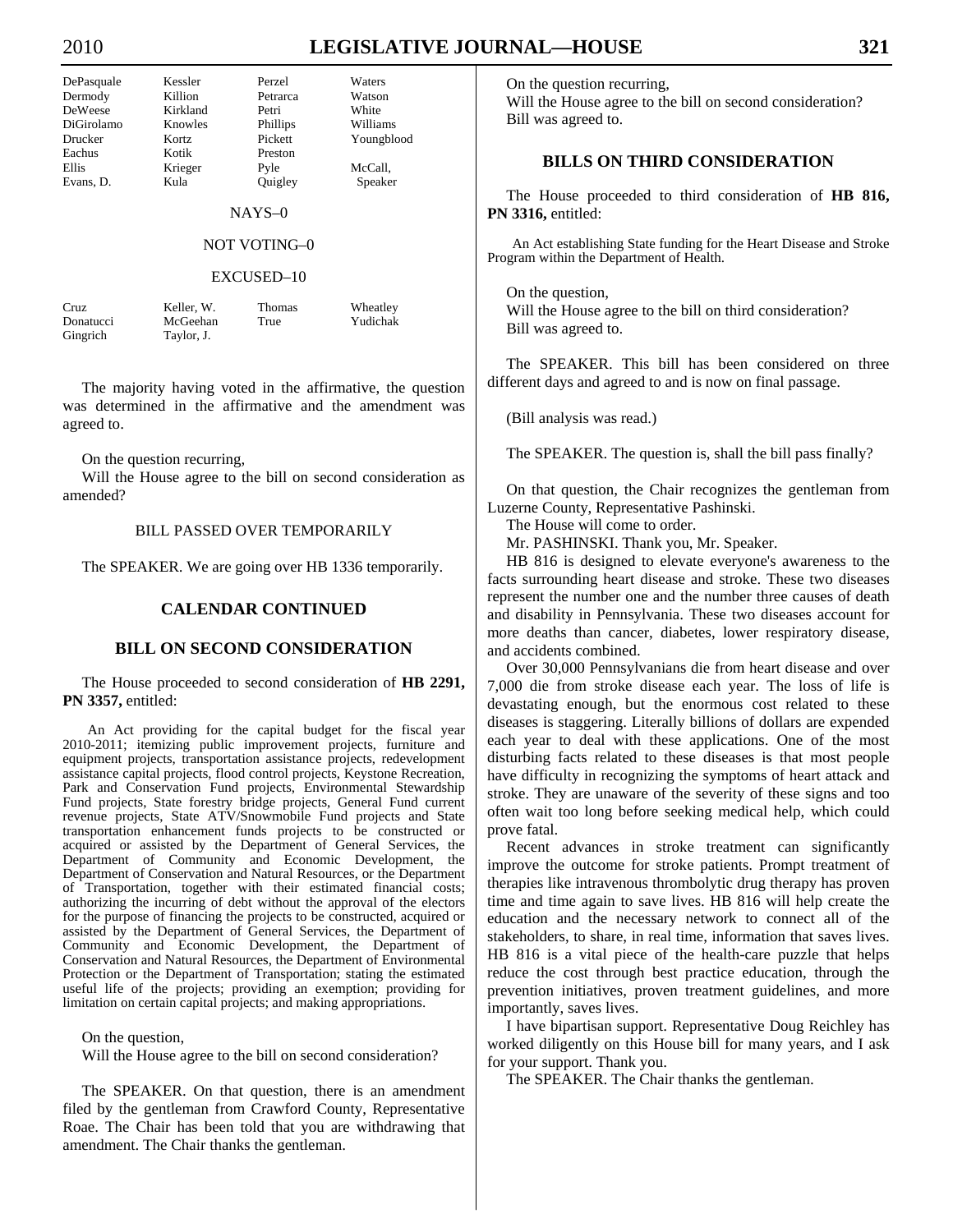# **LEAVE OF ABSENCE CANCELED**

 The SPEAKER. The Chair notes the presence of the gentleman from Luzerne County, Representative Yudichak, on the House floor. His name will be added to the master roll.

# **CONSIDERATION OF HB 816 CONTINUED**

 The SPEAKER. The Chair recognizes the gentleman from Lehigh County, Representative Reichley.

Mr. REICHLEY. Thank you, Mr. Speaker.

 I just want to add my comments to those of Representative Pashinski. He is exactly right that this is an important measure to enhance the ability for hospitals throughout Pennsylvania to coordinate care for those patients who encounter stroke symptoms. This legislation had passed the House and the Senate two sessions ago, and I am hopeful that because there is not any obligatory fiscal requirement with this legislation, the Senate will deem it appropriate to pass this in prompt order and send this on to the Governor's Office.

 I would commend the members for their unanimous support of an important public health measure. Thank you, Mr. Speaker.

On the question recurring,

Shall the bill pass finally?

 The SPEAKER. Agreeable to the provisions of the Constitution, the yeas and nays will now be taken.

The following roll call was recorded:

#### YEAS–191

| Adolph          | Everett     | Levdansky   | Rapp        |
|-----------------|-------------|-------------|-------------|
| <b>Baker</b>    | Fabrizio    | Longietti   | Readshaw    |
| Barbin          | Fairchild   | Maher       | Reed        |
| Barrar          | Farry       | Mahoney     | Reese       |
| Bear            | Fleck       | Major       | Reichley    |
| <b>Belfanti</b> | Frankel     | Manderino   | Roae        |
| Benninghoff     | Freeman     | Mann        | Rock        |
| Beyer           | Gabig       | Markosek    | Roebuck     |
| <b>Bishop</b>   | Gabler      | Marshall    | Rohrer      |
| <b>Boback</b>   | Galloway    | Marsico     | Ross        |
| Boyd            | Geist       | Matzie      | Sabatina    |
| Boyle           | George      | McI. Smith  | Sainato     |
| <b>Bradford</b> | Gerber      | Melio       | Samuelson   |
| Brennan         | Gergely     | Metcalfe    | Santarsiero |
| <b>Briggs</b>   | Gibbons     | Metzgar     | Santoni     |
| <b>Brooks</b>   | Gillespie   | Miccarelli  | Saylor      |
| <b>Brown</b>    | Godshall    | Micozzie    | Scavello    |
| <b>Burns</b>    | Goodman     | Millard     | Schroder    |
| <b>Buxton</b>   | Grell       | Miller      | Seip        |
| Caltagirone     | Grove       | Milne       | Shapiro     |
| Carroll         | Grucela     | Mirabito    | Siptroth    |
| Casorio         | Haluska     | Moul        | Smith. K.   |
| Causer          | Hanna       | Mundy       | Smith. M.   |
| Christiana      | Harhai      | Murphy      | Smith, S.   |
| Civera          | Harhart     | Murt        | Solobay     |
| Clymer          | Harkins     | Mustio      | Sonney      |
| Cohen           | Harper      | Myers       | Staback     |
| Conklin         | Harris      | O'Brien. D. | Stern       |
| Costa, D.       | Helm        | O'Brien, M. | Stevenson   |
| Costa, P.       | Hennessey   | O'Neill     | Sturla      |
| Cox             | <b>Hess</b> | Oberlander  | Swanger     |
| Creighton       | Hickernell  | Oliver      | Tallman     |
| Curry           | Hornaman    | Pallone     | Taylor, R.  |
| Cutler          | Houghton    | Parker      | Turzai      |
| Daley           | Hutchinson  | Pashinski   | Vereb       |
| Day             | Johnson     | Payne       | Vitali      |

Deasy Josephs Payton Vulakovich

| Kauffman     | Peifer   | Wagner     |
|--------------|----------|------------|
| Keller, M.K. | Perry    | Wansacz    |
| Kessler      | Perzel   | Waters     |
| Killion      | Petrarca | Watson     |
| Kirkland     | Petri    | White      |
| Knowles      | Phillips | Williams   |
| Kortz        | Pickett  | Youngblood |
| Kotik        | Preston  | Yudichak   |
| Krieger      | Pyle     |            |
| Kula         | Quigley  | McCall,    |
| Lentz.       | Ouinn    | Speaker    |
|              |          |            |
|              |          |            |

#### NAYS–0

# NOT VOTING–0

#### EXCUSED–9

| Cruz      | Keller. W. | Taylor, J.    | True     |
|-----------|------------|---------------|----------|
| Donatucci | McGeehan   | <b>Thomas</b> | Wheatley |
| Gingrich  |            |               |          |

 The majority required by the Constitution having voted in the affirmative, the question was determined in the affirmative and the bill passed finally.

 Ordered, That the clerk present the same to the Senate for concurrence.

\* \* \*

 The House proceeded to third consideration of **SB 126, PN 1740,** entitled:

An Act amending the act of April 14, 1972 (P.L.233, No.64), known as The Controlled Substance, Drug, Device and Cosmetic Act, further providing for prohibited acts and penalties, for liquefied ammonia gas, precursors and chemicals, for methamphetamine production, for operating a methamphetamine laboratory and illegal dumping of methamphetamine waste and for environmental costs.

On the question,

 Will the House agree to the bill on third consideration? Bill was agreed to.

 The SPEAKER. This bill has been considered on three different days and agreed to and is now on final passage.

(Bill analysis was read.)

 The SPEAKER. The question is, shall the bill pass finally? Agreeable to the provisions of the Constitution, the yeas and nays will now be taken.

The following roll call was recorded:

| Adolph      | Everett   | Levdansky | Rapp     |
|-------------|-----------|-----------|----------|
| Baker       | Fabrizio  | Longietti | Readshaw |
| Barbin      | Fairchild | Maher     | Reed     |
| Barrar      | Farry     | Mahoney   | Reese    |
| Bear        | Fleck     | Major     | Reichley |
| Belfanti    | Frankel   | Manderino | Roae     |
| Benninghoff | Freeman   | Mann      | Rock     |
| Beyer       | Gabig     | Markosek  | Roebuck  |
| Bishop      | Gabler    | Marshall  | Rohrer   |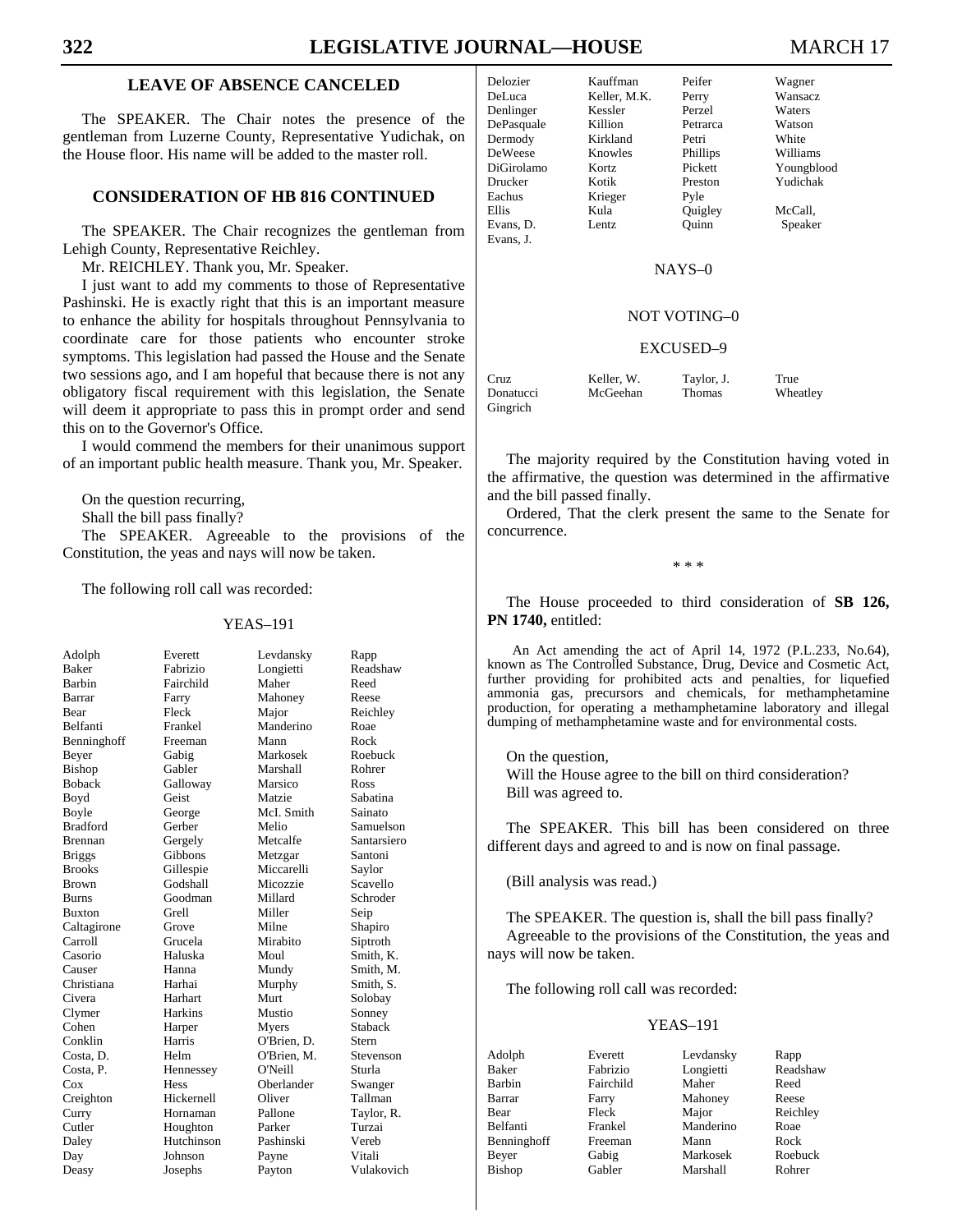DeWeese Evans, D. Lentz Quinn Speaker Evans, J.

Boback Galloway Marsico Ross Boyd Geist Matzie Sabatina Boyle George McI. Smith Sainato<br>Bradford Gerber Melio Samuels Gerber Melio Samuelson Brennan Gergely Metcalfe Santarsiero Briggs Gibbons Metzgar Santoni Brooks Gillespie Miccarelli Saylor Brown Godshall Micozzie Scavello Burns Goodman Millard Schroder Buxton Grell Miller Seip Caltagirone Grove Milne Shapiro Carroll Grucela Mirabito Siptroth Casorio Haluska Moul Smith, K. Causer Hanna Mundy Smith, M. Christiana Harhai Murphy Smith, S. Civera Harhart Murt Solobay Clymer Harkins Mustio Sonney Cohen Harper Myers Staback Conklin Harris O'Brien, D. Stern Costa, D. Helm O'Brien, M. Stevenson Costa, P. Hennessey O'Neill Sturla Oberlander Creighton Hickernell Oliver Tallman Curry Hornaman Pallone Taylor, R. Cutler Houghton Parker Turzai Daley Hutchinson Pashinski Vereb Day Johnson Payne Vitali Deasy Josephs Payton Vulakovich Delozier Kauffman Peifer Wagner Keller, M.K. Perry Denlinger Kessler Perzel Waters DePasquale Killion Petrarca Watson Dermody Kirkland Petri White<br>
DeWeese Knowles Phillips Williams DiGirolamo Kortz Pickett Youngblood Drucker Kotik Preston Yudichak Krieger Pyle Ellis Kula Quigley McCall,

#### NAYS–0

## NOT VOTING–0

#### EXCUSED–9

| Cruz      | Keller. W. | Taylor, J. | True     |
|-----------|------------|------------|----------|
| Donatucci | McGeehan   | Thomas     | Wheatley |
| Gingrich  |            |            |          |

 The majority required by the Constitution having voted in the affirmative, the question was determined in the affirmative and the bill passed finally.

 Ordered, That the clerk return the same to the Senate with the information that the House has passed the same with amendment in which the concurrence of the Senate is requested.

## **RESOLUTIONS**

#### Ms. MUNDY called up **HR 606, PN 3150,** entitled:

A Resolution memorializing the Federal Communications Commission to grant the Pennsylvania Public Utility Commission's 2009 petition for delegated authority to implement mandatory number pooling in telecommunications rate centers in the Commonwealth of Pennsylvania to increase the number of NXX codes available for assignment and to make adjustments in the 570, 814 and 717 area codes that have been forecasted to become exhausted.

 On the question, Will the House adopt the resolution?

The following roll call was recorded:

# YEAS–191

| Adolph        | Everett      | Levdansky   | Rapp        |
|---------------|--------------|-------------|-------------|
| Baker         | Fabrizio     | Longietti   | Readshaw    |
| <b>Barbin</b> | Fairchild    | Maher       | Reed        |
| Barrar        | Farry        | Mahoney     | Reese       |
| Bear          | Fleck        | Major       | Reichley    |
| Belfanti      | Frankel      | Manderino   | Roae        |
| Benninghoff   | Freeman      | Mann        | Rock        |
| Beyer         | Gabig        | Markosek    | Roebuck     |
| Bishop        | Gabler       | Marshall    | Rohrer      |
| <b>Boback</b> | Galloway     | Marsico     | Ross        |
| Boyd          | Geist        | Matzie      | Sabatina    |
| Boyle         | George       | McI. Smith  | Sainato     |
| Bradford      | Gerber       | Melio       | Samuelson   |
| Brennan       | Gergely      | Metcalfe    | Santarsiero |
| <b>Briggs</b> | Gibbons      | Metzgar     | Santoni     |
| Brooks        | Gillespie    | Miccarelli  | Saylor      |
| Brown         | Godshall     | Micozzie    | Scavello    |
| Burns         | Goodman      | Millard     | Schroder    |
| Buxton        | Grell        | Miller      | Seip        |
| Caltagirone   | Grove        | Milne       | Shapiro     |
| Carroll       | Grucela      | Mirabito    | Siptroth    |
| Casorio       | Haluska      | Moul        | Smith, K.   |
| Causer        | Hanna        | Mundy       | Smith, M.   |
| Christiana    | Harhai       | Murphy      | Smith, S.   |
| Civera        | Harhart      | Murt        | Solobay     |
| Clymer        | Harkins      | Mustio      | Sonney      |
| Cohen         | Harper       | Myers       | Staback     |
| Conklin       | Harris       | O'Brien, D. | Stern       |
| Costa, D.     | Helm         | O'Brien, M. | Stevenson   |
| Costa, P.     | Hennessey    | O'Neill     | Sturla      |
| $\cos$        | Hess         | Oberlander  | Swanger     |
| Creighton     | Hickernell   | Oliver      | Tallman     |
| Curry         | Hornaman     | Pallone     | Taylor, R.  |
| Cutler        | Houghton     | Parker      | Turzai      |
| Daley         | Hutchinson   | Pashinski   | Vereb       |
| Day           | Johnson      | Payne       | Vitali      |
| Deasy         | Josephs      | Payton      | Vulakovich  |
| Delozier      | Kauffman     | Peifer      | Wagner      |
| DeLuca        | Keller, M.K. | Perry       | Wansacz     |
| Denlinger     | Kessler      | Perzel      | Waters      |
| DePasquale    | Killion      | Petrarca    | Watson      |
| Dermody       | Kirkland     | Petri       | White       |
| DeWeese       | Knowles      | Phillips    | Williams    |
| DiGirolamo    | Kortz        | Pickett     | Youngblood  |
| Drucker       | Kotik        | Preston     | Yudichak    |
| Eachus        | Krieger      | Pyle        |             |
| Ellis         | Kula         | Quigley     | McCall,     |
| Evans, D.     | Lentz        | Ouinn       | Speaker     |
| Evans, J.     |              |             |             |
|               |              |             |             |

#### NAYS–0

#### NOT VOTING–0

#### EXCUSED–9

| Cruz      | Keller, W. | Taylor, J.    | True     |
|-----------|------------|---------------|----------|
| Donatucci | McGeehan   | <b>Thomas</b> | Wheatley |
| Gingrich  |            |               |          |

 The majority having voted in the affirmative, the question was determined in the affirmative and the resolution was adopted.

\* \* \*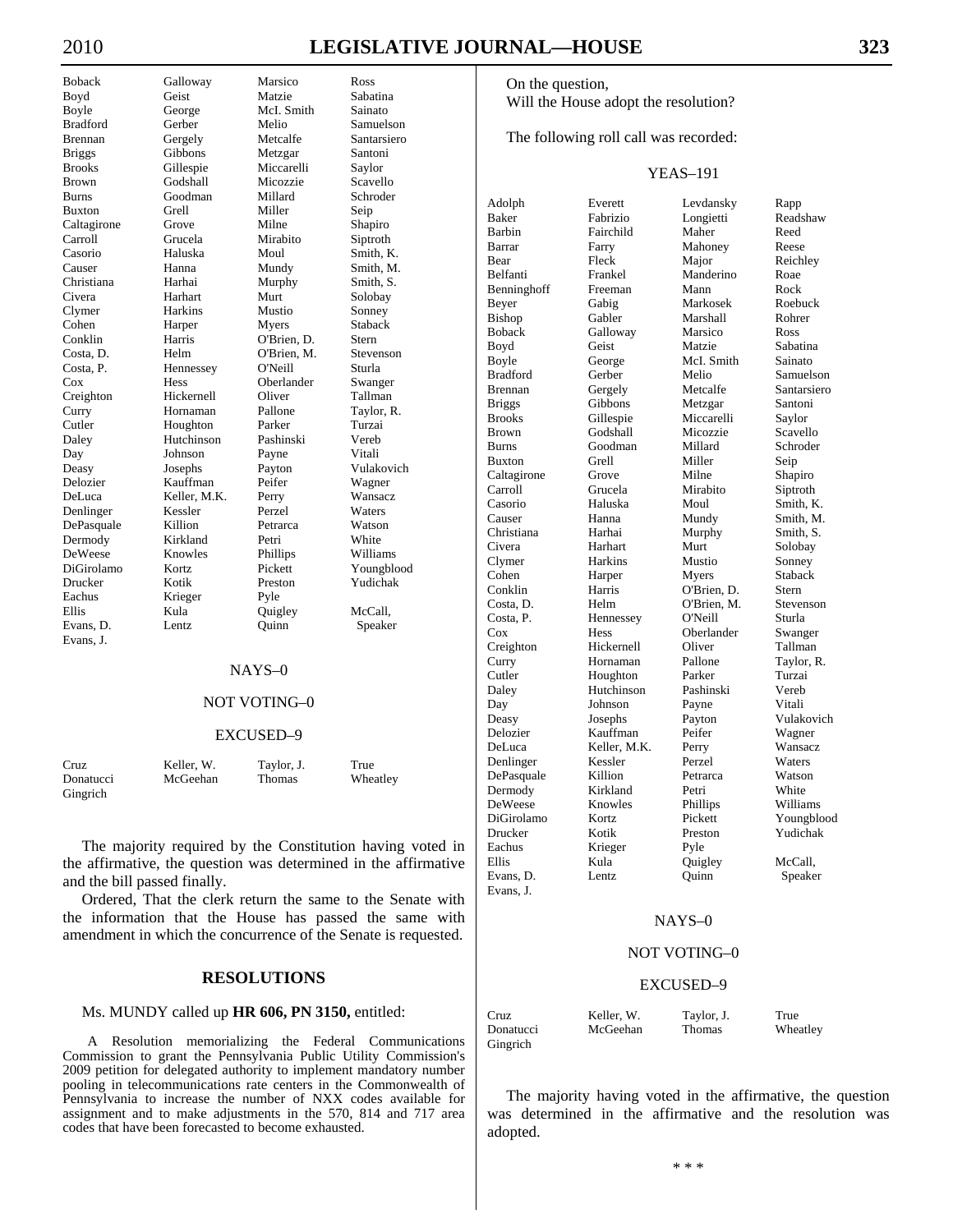#### Mr. DEASY called up **HR 681, PN 3356,** entitled:

A Resolution urging the Congress of the United States to pass and the President of the United States to sign legislation to extend the Federal Medical Assistance Percentage extension for the states' Medicaid programs to June 30, 2011.

On the question,

Will the House adopt the resolution?

 Mr. **CUTLER** offered the following amendment No. **A06021:**

Amend Resolution, page 3, by inserting between lines 20 and 21 RESOLVED, That the House of Representatives strongly and respectfully urge the Congress of the United States to utilize existing Federal funding for the Enhanced FMAP; and be it further

RESOLVED, That the House of Representatives strongly and respectfully urge the Congress of the United States to reevaluate the formula for funding the states' Medicaid programs in order to provide adequate funding; and be it further

On the question,

Will the House agree to the amendment?

 The SPEAKER. On that question, the Chair recognizes the gentleman from Lancaster County, Representative Cutler.

Mr. CUTLER. Thank you, Mr. Speaker.

 Very briefly, in regards to the Medicaid funding that we receive from the Federal government, I agree with the honorable gentleman from across the aisle that this funding stream needs to be reevaluated because for too long the Federal government has not paid or helped us pay for the services that they consume. Therefore, I am requesting that the formula in the distribution of these funds to the State be reevaluated.

 Additionally, Mr. Speaker, there is a clause in there regarding trying to find an existing revenue stream to help fund these increases. I do not believe it is fair for us to get our own fiscal house in order and then watch the Federal government just add to the debt. So my hopes are that we can control the debt, both at the Federal level and also meet our needs locally, and I believe it is an agreed-to amendment.

 The SPEAKER. On the amendment, the Chair recognizes the gentleman from Allegheny County, Representative Deasy.

 Mr. DEASY. Thank you, Mr. Speaker, and I thank Mr. Cutler for his hard work on the amendment. It is an agreed-to amendment, and I look forward to its passing. Thank you.

The SPEAKER. The Chair thanks the gentleman.

 On the question recurring, Will the House agree to the amendment?

The following roll call was recorded:

#### YEAS–191

Beyer Gabig Markosek Roebuck

Adolph Everett Levdansky Rapp Barbin Fairchild Maher Reed Barrar **Farry** Mahoney Reese Bear Fleck Major Reichley<br>
Belfanti Frankel Manderino Roae Belfanti Frankel Manderino Roae Benninghoff Freeman Mann Rock

Longietti Readshaw

| Bishop        | Gabler       | Marshall    | Rohrer         |
|---------------|--------------|-------------|----------------|
| <b>Boback</b> | Galloway     | Marsico     | Ross           |
| Boyd          | Geist        | Matzie      | Sabatina       |
| Boyle         | George       | McI. Smith  | Sainato        |
| Bradford      | Gerber       | Melio       | Samuelson      |
| Brennan       | Gergely      | Metcalfe    | Santarsiero    |
| Briggs        | Gibbons      | Metzgar     | Santoni        |
| Brooks        | Gillespie    | Miccarelli  | Saylor         |
| Brown         | Godshall     | Micozzie    | Scavello       |
| Burns         | Goodman      | Millard     | Schroder       |
| Buxton        | Grell        | Miller      | Seip           |
| Caltagirone   | Grove        | Milne       | Shapiro        |
| Carroll       | Grucela      | Mirabito    | Siptroth       |
| Casorio       | Haluska      | Moul        | Smith, K.      |
| Causer        | Hanna        | Mundy       | Smith. M.      |
| Christiana    | Harhai       | Murphy      | Smith, S.      |
| Civera        | Harhart      | Murt        | Solobay        |
| Clymer        | Harkins      | Mustio      | Sonney         |
| Cohen         | Harper       | Myers       | Staback        |
| Conklin       | Harris       | O'Brien, D. | Stern          |
| Costa, D.     | Helm         | O'Brien, M. | Stevenson      |
| Costa, P.     | Hennessey    | O'Neill     | Sturla         |
| $\cos$        | Hess         | Oberlander  | Swanger        |
| Creighton     | Hickernell   | Oliver      | Tallman        |
| Curry         | Hornaman     | Pallone     | Taylor, R.     |
| Cutler        | Houghton     | Parker      | Turzai         |
| Daley         | Hutchinson   | Pashinski   | Vereb          |
| Day           | Johnson      | Payne       | Vitali         |
| Deasy         | Josephs      | Payton      | Vulakovich     |
| Delozier      | Kauffman     | Peifer      | Wagner         |
| DeLuca        | Keller, M.K. | Perry       | <b>Wansacz</b> |
| Denlinger     | Kessler      | Perzel      | Waters         |
| DePasquale    | Killion      | Petrarca    | Watson         |
| Dermody       | Kirkland     | Petri       | White          |
| DeWeese       | Knowles      | Phillips    | Williams       |
| DiGirolamo    | Kortz        | Pickett     | Youngblood     |
| Drucker       | Kotik        | Preston     | Yudichak       |
| Eachus        | Krieger      | Pyle        |                |
| Ellis         | Kula         | Quigley     | McCall,        |
| Evans, D.     | Lentz        | Quinn       | Speaker        |
| Evans, J.     |              |             |                |

#### NAYS–0

#### NOT VOTING–0

#### EXCUSED–9

| Cruz      | Keller. W. | Taylor, J.    | True     |
|-----------|------------|---------------|----------|
| Donatucci | McGeehan   | <b>Thomas</b> | Wheatley |
| Gingrich  |            |               |          |

 The majority having voted in the affirmative, the question was determined in the affirmative and the amendment was agreed to.

 On the question, Will the House adopt the resolution as amended?

The following roll call was recorded:

| Adolph      | Everett   | Levdansky | Rapp     |
|-------------|-----------|-----------|----------|
| Baker       | Fabrizio  | Longietti | Readshaw |
| Barbin      | Fairchild | Maher     | Reed     |
| Barrar      | Farry     | Mahoney   | Reese    |
| Bear        | Fleck     | Major     | Reichley |
| Belfanti    | Frankel   | Manderino | Roae     |
| Benninghoff | Freeman   | Mann      | Rock     |
| Beyer       | Gabig     | Markosek  | Roebuck  |
| Bishop      | Gabler    | Marshall  | Rohrer   |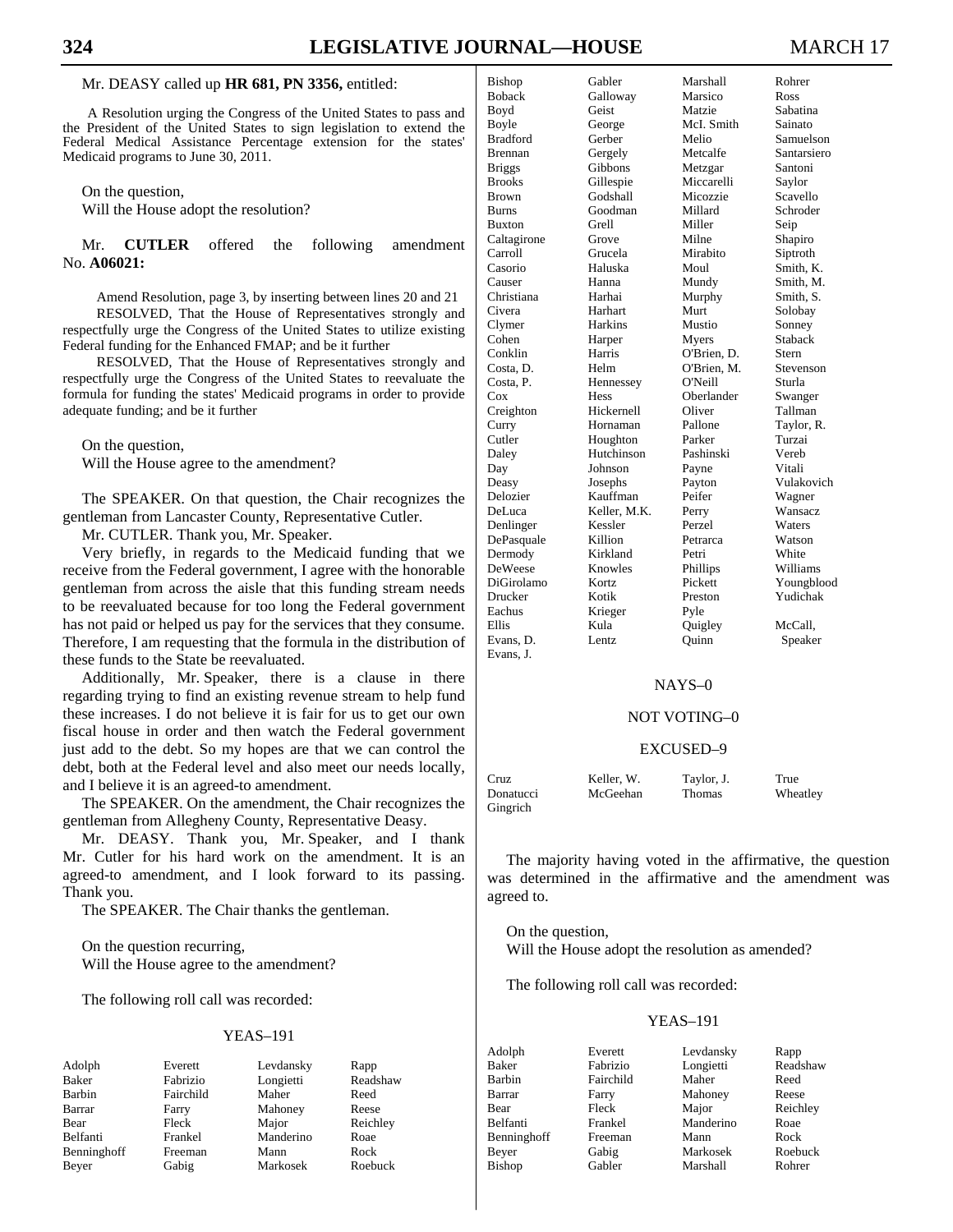DeWeese Knowles Eachus Krieger Pyle Evans, J.

Boback Galloway Marsico Ross Boyd Geist Matzie Sabatina Boyle George McI. Smith Sainato<br>Bradford Gerber Melio Samuel Gerber Melio Samuelson Brennan Gergely Metcalfe Santarsiero Briggs Gibbons Metzgar Santoni Brooks Gillespie Miccarelli Saylor Brown Godshall Micozzie Scavello Burns Goodman Millard Schroder Buxton Grell Miller Seip Caltagirone Grove Milne Shapiro Carroll Grucela Mirabito Siptroth Casorio Haluska Moul Smith, K. Causer Hanna Mundy Smith, M. Christiana Harhai Murphy Smith, S. Civera Harhart Murt Solobay Clymer Harkins Mustio Sonney Cohen Harper Myers Staback Conklin Harris O'Brien, D. Stern Costa, D. Helm O'Brien, M. Stevenson Costa, P. Hennessey O'Neill Sturla Cox Hess Oberlander Creighton Hickernell Oliver Tallman Curry Hornaman Pallone Taylor, R. Cutler Houghton Parker Turzai Daley Hutchinson Pashinski Vereb Day Johnson Payne Vitali Deasy Josephs Payton Vulakovich Delozier Kauffman Peifer Wagner DeLuca Keller, M.K. Perry Wansacz Denlinger Kessler Perzel Waters DePasquale Killion Petrarca Watson Dermody Kirkland Petri White<br>
DeWeese Knowles Phillips Williams DiGirolamo Kortz Pickett Youngblood Drucker Kotik Preston Yudichak Ellis Kula Quigley McCall, Evans, D. Lentz Quinn Speaker

#### NAYS–0

# NOT VOTING–0

#### EXCUSED–9

| Cruz      | Keller, W. | Taylor, J.    | True     |
|-----------|------------|---------------|----------|
| Donatucci | McGeehan   | <b>Thomas</b> | Wheatley |
| Gingrich  |            |               |          |

 The majority having voted in the affirmative, the question was determined in the affirmative and the resolution as amended was adopted.

# **BILL ON THIRD CONSIDERATION**

 The House proceeded to third consideration of **HB 2041, PN 3191,** entitled:

An Act providing for standards for towing and for violations.

On the question,

 Will the House agree to the bill on third consideration? Bill was agreed to.

 The SPEAKER. This bill has been considered on three different days and agreed to and is now on final passage.

(Bill analysis was read.)

The SPEAKER. The question is, shall the bill pass finally?

 On that question, the Chair recognizes the gentlelady from Montgomery County, Representative Harper.

Ms. HARPER. Thank you, Mr. Speaker.

Will the prime sponsor stand for brief interrogation?

 The SPEAKER. The gentleman, Mr. DeLuca, indicates he will stand for interrogation. The gentlelady is in order and may proceed.

Ms. HARPER. Thank you, Mr. Speaker.

 The SPEAKER. The gentlelady will yield. The House will come to order. The House will come to order.

The gentlelady may proceed.

Ms. HARPER. Thank you, Mr. Speaker.

 Mr. Speaker, one of my local municipalities has a local ordinance which requires people whose vehicles are towed to contact the police. It was my understanding that the gentleman's bill would not supersede those local ordinances, and I just wanted to ask him whether his bill would protect those local community ordinances in towing situations.

Mr. DeLUCA. Mr. Speaker, you are absolutely right.

 It has limited exemptions in there; it does not supersede. The city of Pittsburgh is also drafting their own legislation. As long as it is not in conflict with the State, you are okay.

 Ms. HARPER. So in other words, Mr. Speaker, that would mean that if we pass HB 2041 today that my local governments can continue to require contact with the police to release a towed vehicle.

Mr. DeLUCA. Yes.

Ms. HARPER. Thank you very much, Mr. Speaker.

 The SPEAKER. On the question, shall the bill pass finally, the Chair recognizes the gentleman from Delaware County, Representative Barrar.

Mr. BARRAR. Thank you, Mr. Speaker.

 I would like to ask the maker of the bill to stand for interrogation, please.

 The SPEAKER. The gentleman, Representative DeLuca, indicates he will stand for interrogation. The gentleman, Mr. Barrar, is in order and may proceed.

Mr. BARRAR. Thank you, Mr. Speaker.

 Mr. Speaker, under your legislation, it says that a tower must present a fee schedule to the owner of the vehicle. At what point during the tow is that fee schedule presented to the owner of the vehicle?

 Mr. DeLUCA. Mr. Speaker, I think it would certainly depend on the situation.

 The SPEAKER. The gentleman will yield. The gentleman will yield.

Mr. DeLUCA. It would certainly—

 The SPEAKER. The gentleman, Mr. DeLuca, will yield. Will the House come to order. Members take their seats.

Mr. DeLUCA. Can you hear me, Mr. Speaker?

 The SPEAKER. The gentleman will yield. The gentleman will yield. The House will come to order.

The gentleman, Mr. DeLuca, may proceed.

Mr. DeLUCA. Thank you, Mr. Speaker.

 Mr. Speaker, it would certainly depend on the circumstances, but it certainly would be before they tow it.

Mr. BARRAR. It would be before the tow?

Mr. DeLUCA. Right.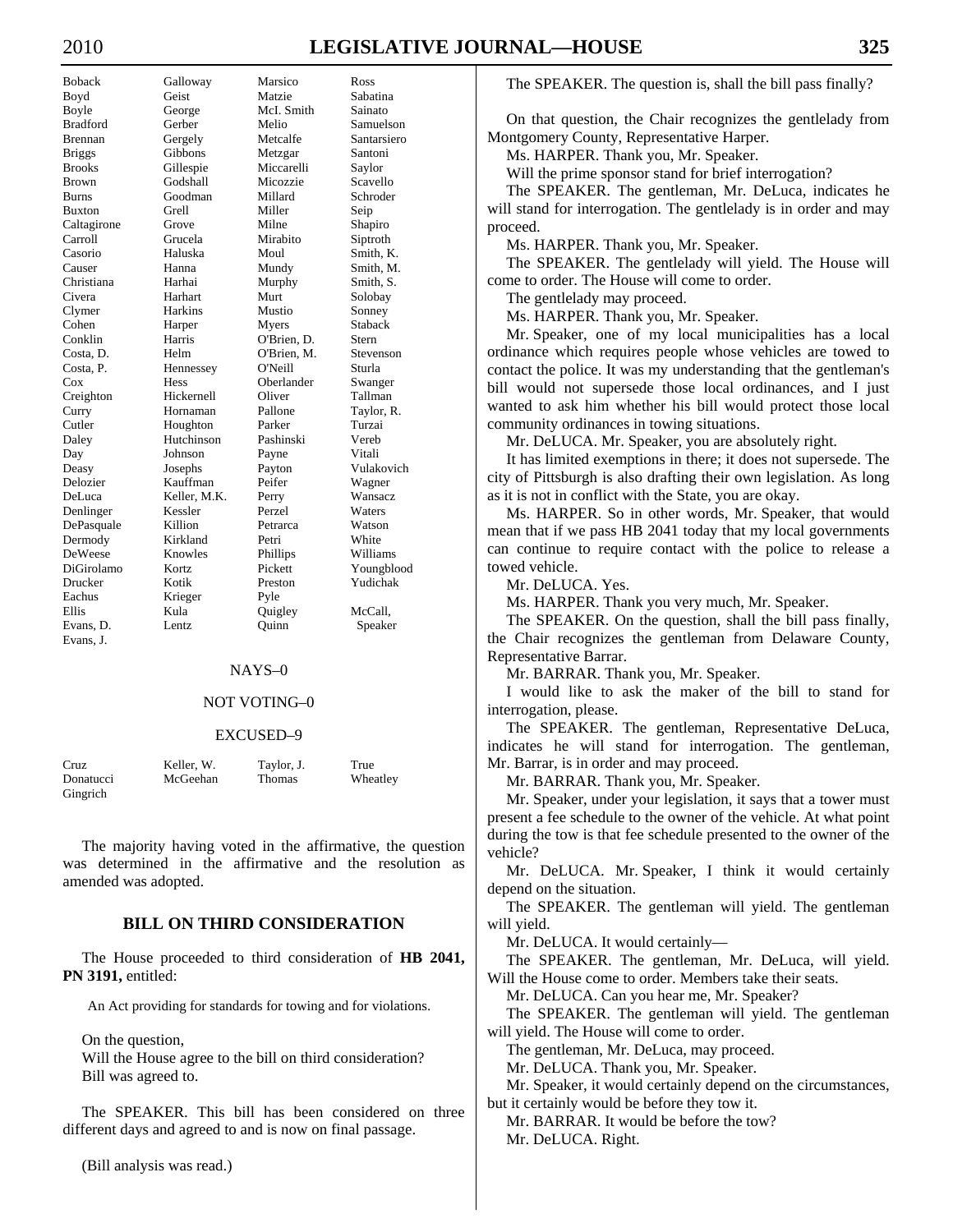Mr. BARRAR. So regardless of whether in that period of time they are involved in an accident that is shutting down the highway, can the consumer, can the owner of the vehicle and the tower engage in negotiations while that is being done?

 Mr. DeLUCA. Mr. Speaker, you know, in that situation, it is hard to believe that we are going to look at, that there is going to be price competition. The police are going to tell them to tow it. They are going to have to show what it is going to cost. Really, it does not make any sense here because the fact is, the police tell them to tow it, they are going to show what they charge, and it does not even make sense on that one.

 Mr. BARRAR. Mr. Speaker, I think it is important to establish the legislative intent of this bill because my biggest concern is that if the fee schedule and the contract are not signed or presented at a certain period of time, we are going to have consumers taking these towing contractors into court and saying, well, wait a minute, you towed my car before you ever presented me with a fee schedule or a contract, and we could end up in court over that.

 Just another question would be, at what point in time is the contract signed? Or do the fee schedule and the contract signing, do they take place at the exact same time?

 Mr. DeLUCA. Mr. Speaker, there is nothing to say that they cannot show the fee schedule and then tow the car and then argue the situation later on. It does not say anything in there regulating fee schedules; it says they have to show it to them.

 Mr. BARRAR. Well, but they have to sign a contract. So once they sign the contract, they are committed to—

 Mr. DeLUCA. Where in the bill does it say they have to sign a contract?

 Mr. BARRAR. I think in your legislation. I apologize; I do not have the bill in front of me. It says that the tow cannot be— Can you hang on? Can we hold on for one second? Let me get this.

 So then there is no requirement that a contract be signed, there is just a fee schedule that is submitted?

 Mr. DeLUCA. Mr. Speaker, there is nothing in this bill that says it would require them to sign a contract.

 Mr. BARRAR. Okay. Your definition, you put a definition of "towing" in the bill. Is the definition of "towing" the same that is used either by the State Police or in the Vehicle Code? Is it a different, could it be a different—

 Mr. DeLUCA. Mr. Speaker, I really could not answer that part of it, believe me. I did not look into what is in the State Police's; no.

 Mr. BARRAR. The legislation that we are about to pass does not define the difference – is there a definition or difference between, does the legislation affect differently the requirements of a consensual tow versus a nonconsensual tow?

 Mr. DeLUCA. As I look at the bill, Mr. Speaker, I do not see that in there.

 Mr. BARRAR. Okay. So it will affect every tow, regardless of— It just deals with towing and it does not mandate the difference if I call them or if they are called by the police in different situations. So it will affect every tow that takes place?

 Mr. DeLUCA. Correct, Mr. Speaker; there is nothing in there about it.

 Mr. BARRAR. Okay. Is there a requirement in the bill that the towers, that the towing contractor must accept credit cards? That has been a big concern of the towing industry is that they are going to be required to accept credit cards.

 Mr. DeLUCA. If you read the bill, Mr. Speaker, it says one form: cash, check, or credit cards. They cannot require just cash. We are not in the business of requiring people just to pay cash, and certainly as legislators, we want to make sure that people are paying their fair share in taxes. And one of the things right now that is going on in this industry is the fact that they are requiring cash in a lot of these places. That is certainly not what we are about up here. Everybody deserves to pay their fair share in taxes. What this says is that they cannot, they cannot refuse a credit card, because the fact is, Mr. Speaker, nobody today can afford some of these tows and carries that much money around. Let me just show you one, Mr. Speaker: a \$3900 tow. You tell me who carries \$3900 on them, Mr. Speaker?

 Mr. BARRAR. Mr. Speaker, it is really hard to hear. If you could, Mr. Speaker, I cannot—

 The SPEAKER. The gentlemen are correct. The House will come to order.

 Mr. BARRAR. Go ahead. Mr. Speaker, I could not hear you; I apologize.

 Mr. DeLUCA. Mr. Speaker, what I said was, the fact is it just gives them another option where they cannot refuse a credit card. What they are doing today is doing a lot of cash business and they will not accept credit cards, a lot of places will not accept credit cards. It is not fair. It is not fair for the taxpayer. It is not fair for the Commonwealth who collects taxes. It is not fair for the Federal government. We know what happens in cash transactions. It is a way of hiding money; let me say it straight.

Mr. BARRAR. So you are saying—

Mr. DeLUCA. A way of hiding money.

 Mr. BARRAR. So you are saying they must accept credit cards?

 Mr. DeLUCA. I did not say they must, it is one of the— Yes, they have to. Not the only form of accepting – they can accept a check, cash, or credit card.

 Mr. BARRAR. So they have to accept the three, or they have to accept one of the three?

Mr. DeLUCA. It is only a credit card—

 The SPEAKER. The gentlemen will yield. Do not talk over each other. Ask a question, answer a question.

Mr. DeLUCA. All right.

 Mr. BARRAR. So they could say, we accept credit card only; we do not take cash or check? Or they could say, we accept check only and no cash or credit card?

 Mr. DeLUCA. The credit card, Mr. Speaker, is only from the insurance company. They have to accept the credit card from the insurance company.

 Mr. BARRAR. Do you know what type, what credit card? There are probably dozens of credit cards out there. Which ones will they have to accept from the insurance company?

I mean the language is in there. It is a concern.

Mr. DeLUCA. I would imagine—

 Mr. BARRAR. If they are only going to accept American Express, I want to know.

 Mr. DeLUCA. May I answer, Mr. Speaker? I am going to answer. I would imagine a common credit card – Visa, MasterCard, credit cards like that.

 Mr. BARRAR. Mr. Speaker, one of the requirements in the bill is the release of the vehicle. It says, if the owner of the vehicle or their agent or an agent acting on their behalf or the insurer shows up to pick up the car – they have payment in full – that the tower must release the vehicle to that person. Is that correct?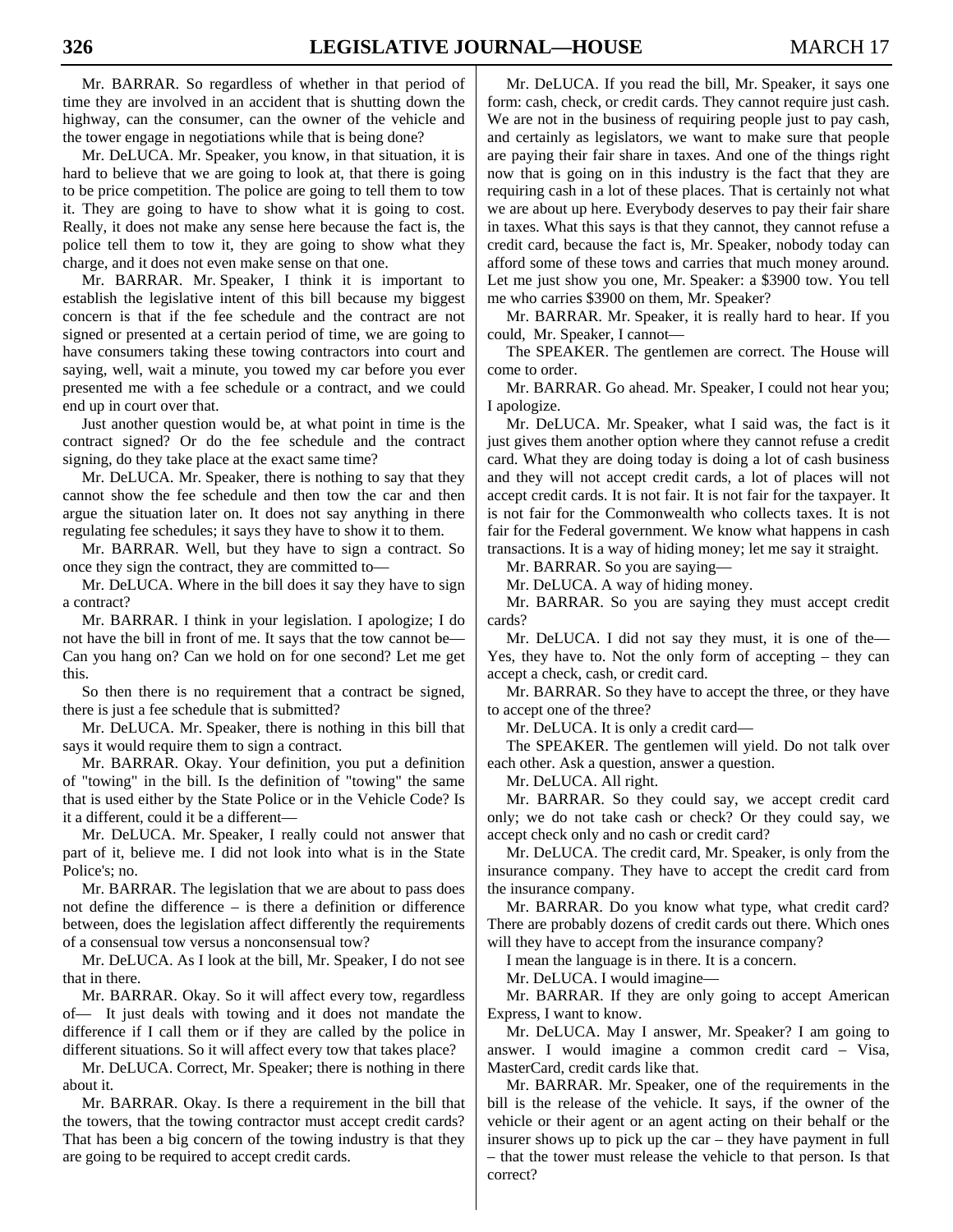Mr. DeLUCA. If you look at the legislation, it says "WITH THE OWNER'S CONSENT."

Mr. BARRAR. I am sorry?

 Mr. DeLUCA. If you look at the legislation, it says "WITH THE OWNER'S CONSENT." Only with the owner's consent.

 Mr. BARRAR. Right. Is there anything here to prevent, if the police put a hold on that vehicle and the tower decides that if I show up with a check, payment in full, there is nothing in the legislation that addresses if there is hold on that car by the police. So if I show up with a check paid in full for the amount of the charges and the police have called the towing company and said, do not release that car, by law, he has to. Am I correct?

 Mr. DeLUCA. Mr. Speaker, you are incorrect on that because they would always be able to, the police would always be able to put a hold on it, even with the owner's consent, because the fact is they might be investigating something in that car, there might be something they are looking for, might be drugs or anything in that car. So they always have that right. We certainly do not want to take that right away from our law enforcement officers.

 Mr. BARRAR. I think that is a big concern, but it does not say that in the legislation. There is no exception. It says they must. It does not say, you know, there is nothing in there carving that part out. It says they must release the vehicle upon tender of a check, credit card, or cash from the owner of the vehicle. It does not say the police have a right to put a hold on that car if it is being held for investigative purposes. Do you think we need to amend the bill to put that in there?

 Mr. DeLUCA. Not really, Mr. Speaker, because of the fact that this is not drafted in a vacuum. There are other laws what would come into play in this legislation, or any legislation, so we could not address all that stuff right in this piece of legislation. So it was not addressed just in a vacuum. There are other laws that probably would address your situation that you are scared of.

 Mr. BARRAR. I think the concern is, you are saying "probably address" that, but I think before we pass this legislation, we should make sure it addresses it—

Mr. DeLUCA. Let me say—

Mr. BARRAR. —and not say probably.

 Mr. DeLUCA. Let me say, I am sure that it does address that. Okay? I think the same way it is handled today, it will be handled tomorrow. I should not say possible; I am sure. Let us put sure. If sure makes you better, then it is sure.

 Mr. BARRAR. Mr. Speaker, on your towing standards – I found that section in the legislation I was looking for, "Section 3. Towing standards." It says, "Fees. – –A tow truck operator shall clearly and conspicuously disclose its fees for towing, storage and other related services and its hours of operation, STREET ADDRESS AND TELEPHONE NUMBER on preprinted contracts or written schedules and shall post its fees and hours of operation…."

 By requiring the preprinted contract, they can give them a contract, but it does not have to be signed. Am I correct?

Mr. DeLUCA. You are, but you are—

Mr. BARRAR. In order to do the tow.

 Mr. DeLUCA. —or a written schedule. You missed that part of it.

 Mr. BARRAR. Right. I saw the written; I did say that. On the written schedule, but if I present them with a preprinted contract at the tow scene and the car has not been towed yet, do

I have to require the signature of the owner of the vehicle or operator of the vehicle in order to tow the vehicle if I present them with a prewritten contract?

 Mr. DeLUCA. Can you repeat that, Mr. Speaker, because we certainly did not understand what you are saying. Could you repeat that, please?

Mr. BARRAR. Okay.

 Mr. DeLUCA. I apologize, but I just ask you if you could repeat that.

 Mr. BARRAR. If I am the towing contractor and I show up on the scene and I present the operator with a prewritten contract for that tow, am I allowed to proceed with the tow even if that contract has not been signed by the owner of the vehicle?

 Mr. DeLUCA. Mr. Speaker, as I look over this piece of legislation, there is nothing in this legislation that requires them to sign a contract. Where do you see that it requires them to sign a contract?

 Mr. BARRAR. "Section 3. Towing standards." It says, "(a) Fees." So it would be section 3, section 3(a); I apologize.

So the purpose of that section—

 Mr. DeLUCA. Maybe we are, maybe we are misinterpreting something. It does not say that they have to sign it; it says they have to present it. They do not have to sign it. It does not say anything about signing it. It says they have to present it. It does not say sign it.

Mr. BARRAR. Okay. I am trying to make it clear.

 Mr. DeLUCA. I am just saying, maybe we are just not connecting, you know, we are just not connecting with each other, that is all.

 Mr. BARRAR. On page 3, lines 9 to 14, it says that the tow truck operator must notify the owner of the vehicle, that they must notify the owner of the vehicle— Let us see, where am I?

 How are they required to get the information to notify the owner of the vehicle of the tow, how do they get that information of who owns the vehicle and who the insurance company is? It said they must notify the insurance company and the owner of the vehicle within 24 hours. How should they obtain that information if the owner of the vehicle is not there?

 Mr. DeLUCA. I think, Mr. Speaker, there are numerous ways they could do it – e-mail, contact the police – I mean, there are numerous ways they could get that information, especially in today's technology. There are numerous ways they can do that.

 Mr. BARRAR. I think the concern of the towers is that they do not have, necessarily – you are making the assumption that they have access to the information. If there is no information available, if the owner of the car is taken to the hospital, how do they notify the owner within 24 hours?

 Mr. DeLUCA. One of the things, Mr. Speaker, I think you need to also read in there – if possible. We will use the 24-hour notification if possible. If they do not have that information, they do not need it, they can still charge for that storage. If possible – if they cannot find the owner, those little words in there say "if possible." It does not mandate it if they cannot find the owner, but we certainly want them to try to find the owner. So if that is possible, fine. If it is not, there is no penalty for them and they certainly can charge the storage fees if that is what they are worried about.

 Mr. BARRAR. In the legislation, I think this is a little bit onerous to put onto the towing contractor. Why did you make a decision not to put that requirement of notification of the tow on the police department? They have the availability to instantly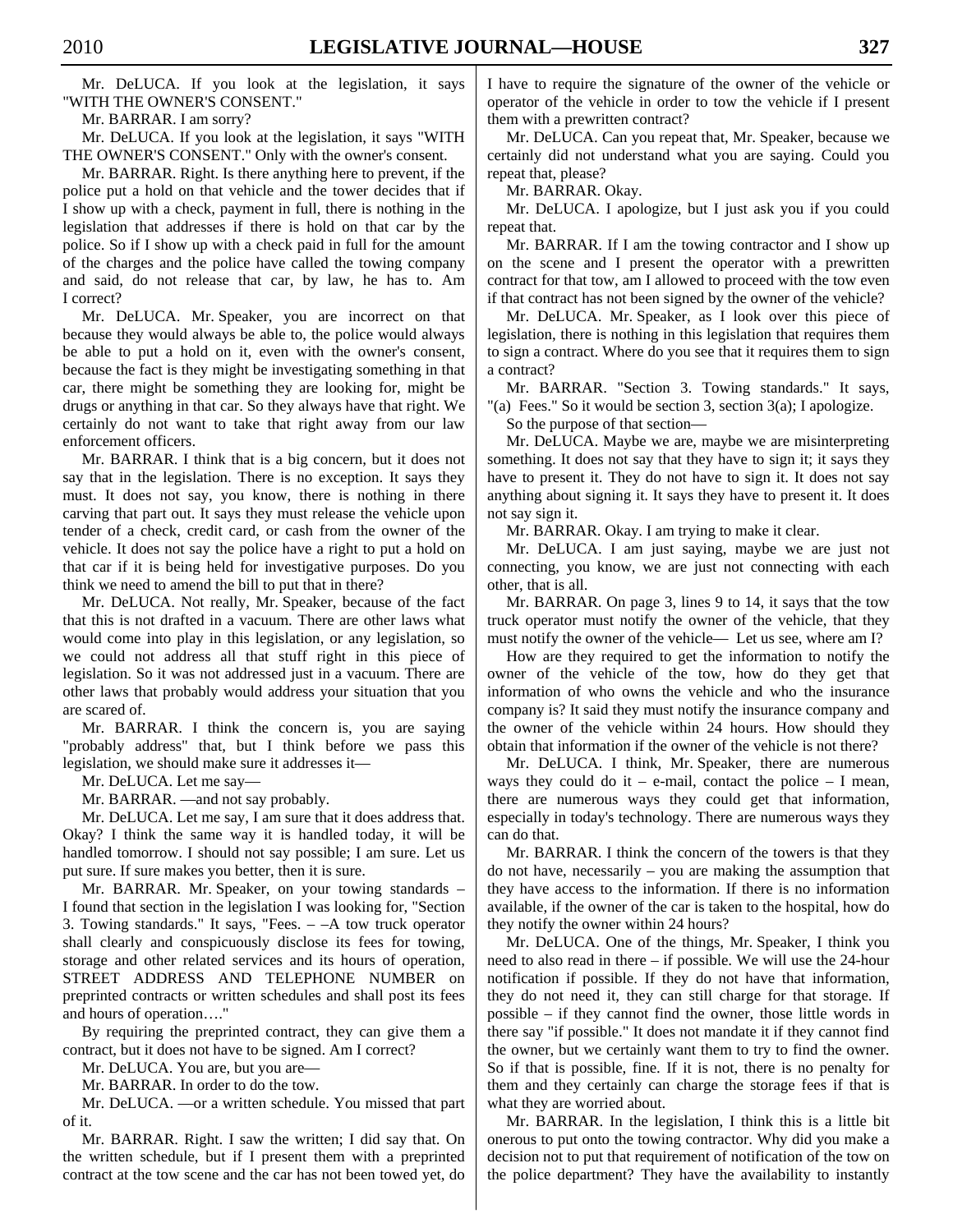get the information of who owns the vehicle and whether it has insurance or not. The towing contractor does not have the sophisticated equipment and updated technology, necessarily, to get them that information at that moment.

 Mr. DeLUCA. Mr. Speaker, I think that the reason we would not want to require that, Mr. Speaker, is because of the fact that the taxpayers have to pay that money. And the taxpayers are not making any money on tows; the towing company is making it. It is part of doing business. We certainly would not want to put that burden on the taxpayers in that municipality or any other municipality for a private business who is making the profit and making the money. It behooves them; it is part of doing business. Why would we want the taxpayers to pay for that? They are not getting any benefit from this.

 Mr. BARRAR. Well, the towing contractor does not necessarily get paid every time a car is towed from a highway, most of the time only when the vehicle is salvageable and the owner wants it. How many times have we seen them walk away from an abandoned vehicle? There is no mechanism, unless this bill provides one, of how that would take place.

 Mr. DeLUCA. Mr. Speaker, I do not know what that part has to do with this piece of legislation, and we certainly – this is a consumer piece of legislation. I think we have to be more concerned about the consumers, and I am sure the business community will find a way to adjust to this. We are not putting any burden on these individuals like some States. As I said, Texas regulates them. Texas has them take drug testing, continuing education. I mean, there are a lot of things that other States have done that we are not even doing today.

Mr. BARRAR. Mr. Speaker—

 Mr. DeLUCA. All we are trying to do is protect the consumers.

 Mr. BARRAR. One more question. It says it provides, the legislation provides access to the vehicle for the appraiser and the owner. Is the owner of the vehicle allowed to remove items, under that access portion, allowed to remove items from the car when it is in the possession of the towing contractor before they pay their bill?

 Mr. DeLUCA. I do not know if we can answer that, Mr. Speaker, because there are all kinds of situations that are involved in which you are asking. I do not know if the police are not going to permit somebody to take anything out. They might go to a tower and say, nobody is allowed to go into the car, vehicle. I do not know. I cannot answer that. That is something that we could not answer right now because there are all kinds of situations, Mr. Speaker.

Mr. BARRAR. Thank you, Mr. Speaker.

That is all the questions I have. On the bill, Mr. Speaker?

 The SPEAKER. The gentleman is in order and may proceed. Mr. BARRAR. Thank you, Mr. Speaker.

 I would ask the members to vote "no" on this legislation. The Towing Standards Act has some good provisions in it that I support, but I have been in contact with the towing associations, a lot of the contractors, and they do not support the legislation that now is going to govern them. I would like to see us send this bill, to vote this bill down today, if at all possible. I have offered the maker of this amendment that I would sit with him and sit with the stakeholders involved in this business and come up with a real towing standards act. They want, the members of this community, the towing community, want to raise the standards. They want to make this business as professional as possible.

 This turns the towing industry over to the insurance industry. It is very unfair what we are doing to them today without taking their considerations into mind here. One of their concerns is that there are no standards or definition of what is an established or legitimate business. There is no requirement that the towing contractor have any proof of insurance. There are no equipment requirements and there are no standards of operation. I think on the standards of operation, the maker of the bill was very unclear how the towing proceeds if there is a dispute over the fees. There are no security standards about the facility of the yard where the car will be stored for the consumer. We were told there is no insurance interest in this, on this bill, but the Insurance Federation is fighting hard to get this bill passed. The Insurance Federation is telling us that this is a consumer-friendly bill. Let me tell you, when the Insurance Federation comes to this chamber and supports a consumer-friendly bill, it will be a very cold day in this chamber and somewhere else.

 I would ask the members to please vote "no" on this bill and allow me to work with the maker of the bill to try to come up with a bill that is agreeable to the profession and the other people, the other stakeholders involved with this. I would ask the members, please vote "no" on this. Thank you.

 The SPEAKER. On the question, the Chair recognizes the gentleman from Allegheny County, Representative DeLuca.

Mr. DeLUCA. Thank you, Mr. Speaker.

 Mr. Speaker, once again I ask for an affirmative vote for HB 2041. This is a commonsense proposal pertaining to the towing industry. First of all, let me give you some of the features it does so we can just put aside all this other stuff that we have been talking about.

 Clearly, this discloses towing, storage, and other related fees; provides fee information to a vehicle owner prior to towing, or if the owner is not present, to then contact them once they can find out the owner's name; renders towing at the scene of an accident or if the vehicle is disabled or if it is summoned by the owner or the operator of the vehicle or a police officer. What it does, it also uses best efforts to notify, best efforts to notify the owner of the vehicle or the insurer if known – I mentioned before, if known – of the location of the vehicle within 24 hours of completion of a tow. And it provides reasonable access to tow the vehicle during the tow truck operator's posted hours of operation.

 Let me tell you what this bill does not do: It does not allow insurers to take a car off a tower's lot without the owner's consent. It does not take away the consumer's control of where his car goes or where it gets repaired; that is really steering. It does not mean that the tower/repair shop cannot do the repairs. It does not allow for searches and seizures of a towed car. It does not give insurers some new or confidential information. It does not preempt local ordinances not in conflict with it.

 Let me also say, Mr. Speaker, since yesterday we have been contacted by the chief director of the Attorney General's Office for Insurance Fraud, the State Police Commissioner, the police commissioner of the city of Philadelphia, the Office of Attorney General, the AAAs, and the Pennsylvania Insurance Department. All are in favor of this consumer legislation; therefore, I would ask for an affirmative vote on HB 2041.

Thank you, Mr. Speaker.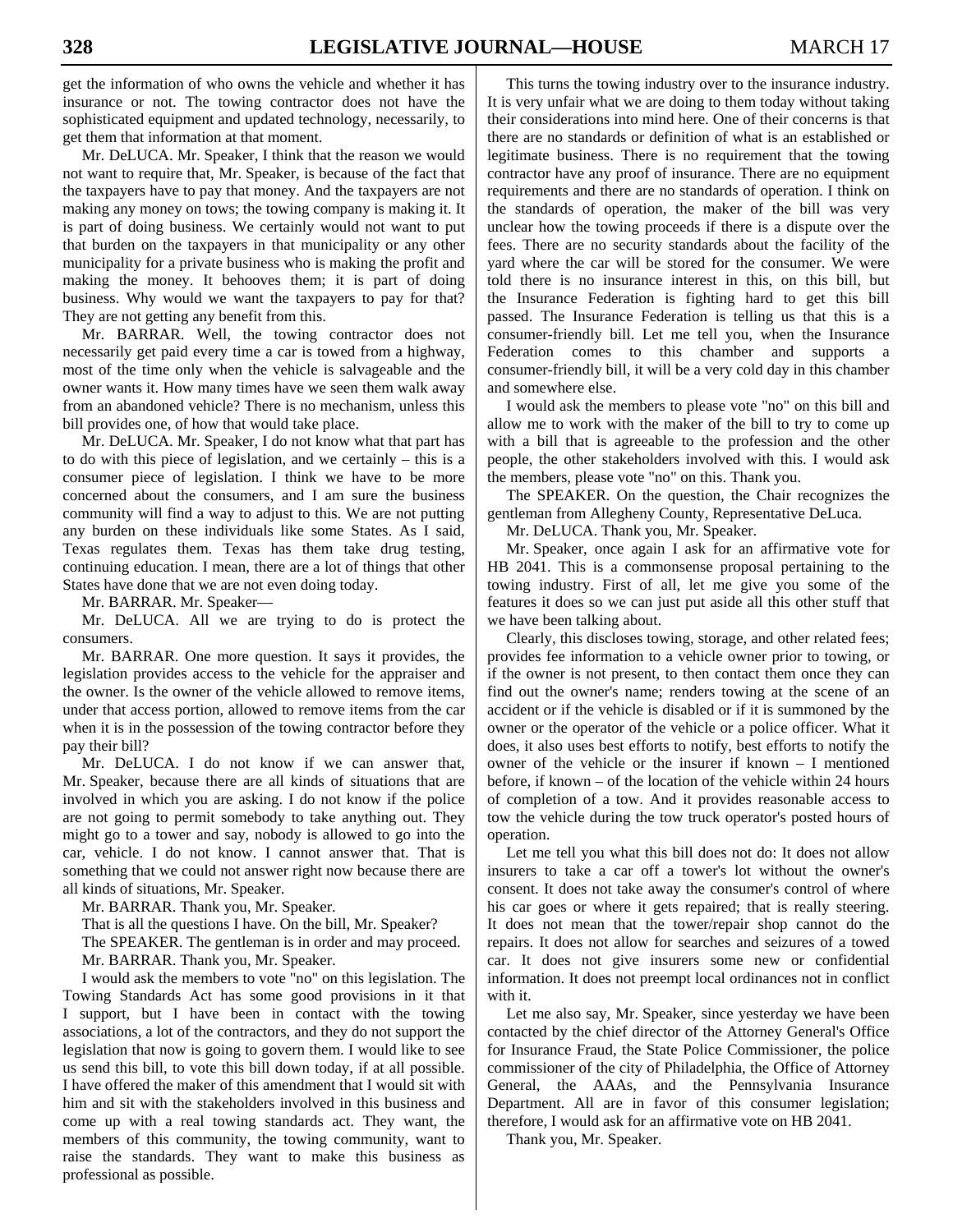The SPEAKER. The Chair thanks the gentleman.

 On the question, the Chair recognizes the gentleman from Chester County, Representative Schroder.

Mr. SCHRODER. Thank you, Mr. Speaker.

Would the gentleman just stand for brief interrogation?

 The SPEAKER. Will the gentleman yield. Will the gentleman yield.

 The House will come to order. The House will come to order.

 The gentleman, Mr. DeLuca, indicates he will stand for interrogation. The gentleman, Mr. Schroder, is in order and may proceed.

Mr. SCHRODER. Thank you, Mr. Speaker.

 Mr. Speaker, in one of your responses to the gentleman from Delaware County, you cited a \$3900 towing bill, I believe, as an example of an outrageous towing charge. I am wondering if you can tell us, do you have any particulars on that bill? In other words, was that the towing charge alone? Was that towing and storage? Was that towing, storage, or maybe other charges?

 Mr. DeLUCA. That is a good question, Mr. Speaker, and I certainly should have alluded to it.

 Let me just read this off to you, and this is happening all over the— Mr. Speaker, could we have some order?

 The SPEAKER. The gentlemen are correct. There is entirely too much noise. The House will come to order. Members will take their seats. The Sergeants at Arms will clear the aisles.

Mr. DeLUCA. Thank you.

The SPEAKER. Will the gentleman yield.

The House will come to order.

The gentleman may proceed.

Mr. DeLUCA. Thank you, Mr. Speaker.

 I am glad you asked that question, because I should have brought it up. I would like to read this off to you, and I can understand some of these charges, Mr. Speaker: a light duty wrecker, 4 hours at  $$85 - I$  can understand that; two light duty rollbacks, 4 hours, \$85 – I can understand that – which comes to  $$680$ ; one skid loader – I can understand that – 4 hours at \$125 an hour; one Rhino all-terrain vehicle to transport the police to the scene, \$250; one supervisor, 4 hours, \$125 an hour plus 25 percent overtime, at a cost of \$625; three men, 4 hours at \$75 an hour plus 25 percent overtime, \$1,125; inside storage, \$60 a day, \$420; for a total of \$3,940. There are other cases in here, Mr. Speaker, from all over the State, the same way. It is ridiculous on some of these charges.

 Whether they are charging the individual or charging the insurance company, we need to pay attention. We did not pay attention in the health care because somebody was picking up the tab. We cannot do that with auto insurance, because the fact is, once we continue, we are paying the freight, we are paying the premiums. We certainly do not want that to get out of hand where we cannot afford to have automobile insurance. So, Mr. Speaker, that is all over the State.

 Mr. SCHRODER. Mr. Speaker, I would agree that there are some egregious charges in there. I guess my question is, what in this legislation would prohibit those charges? What in this legislation would prohibit the supervisor's charge, the three men— I did not quite understand everything you said, but could you cite the line, the page number, and the paragraph that would prohibit those charges?

 Mr. DeLUCA. Mr. Speaker, I certainly would like to do something to regulate this type of stuff that is happening. Unfortunately, we cannot do it. I just brought this up to tell you what is happening out there in the Commonwealth, why we need some, where the standards— We are not trying to tell them what to charge, what not to charge. I think that will come when the consumers and the papers find out. When they do have that information, it will become public record, and they will be a little bit more cognizant of the fact of what they are doing.

 Mr. SCHRODER. But the reality, Mr. Speaker, is that there is nothing in this legislation that would prohibit those charges, is there?

 Mr. DeLUCA. Mr. Speaker, you are absolutely— There is nothing in here, but the consumers will know their charges ahead of time, and I think that is very important.

Mr. SCHRODER. On the bill, Mr. Speaker?

The SPEAKER. The gentleman is in order and may proceed.

Mr. SCHRODER. Thank you, Mr. Speaker.

 Mr. Speaker, if you will, imagine yourself driving on perhaps a wintry night, icy weather, or a stormy night of some kind. Your car slips off the road into a gutter, into a ditch. You cannot remove it yourself. You call a towing company. They say, well, yes; okay. It is a busy night. We have a lot of trucks out, a lot of accidents on the road. We will get to you when we can. So you are sitting there. Maybe you are with your family, with your kids, maybe you are with your grandkids. A half hour goes by, 40 minutes, 45 minutes. Your tow truck does not show up, but another tow truck happens upon the scene who also happened to be out that night. They stop and say, hey, do you need assistance? You do not want to sit there all night waiting for the tow truck you called to come. You have family members with you. So you say, yes. Thank you. I will take your offer of assistance.

 Mr. Speaker, under this bill, under paragraph (c), that tow truck operator who came upon the scene would not be allowed to offer you assistance because it prohibits tow trucks, except if they are summoned by the owner, from offering assistance to you.

 Mr. Speaker, there is another part of this bill, under section (f). It talks about the notice of vehicle location. It requires reporting the location to the insurer – the address and phone number and location of the vehicle, if that information is available to the towing company. The permission of the owner is not needed.

 Mr. Speaker, there are still, even in this day and age, cases where there are automobile accidents, fender benders, and the individuals, maybe someone accepts liability and says, yes; it was my fault. Let us settle this without the insurers getting involved. Give me your estimate and we will get it paid quickly. And so they decide not to report it to the insurers. Well, I believe that is the consumer's right to not bring their insurer into the picture. Yet under this bill, the towing company is required to report it to the insurer if they have the information available to them.

 Mr. Speaker, there is another troubling provision under section (d) which prohibits the insurer from requiring the owner to consenting to more than a 24-hour storage. Now, that sounds reasonable on its face except when you figure that what this is really doing is setting the business hours of those small business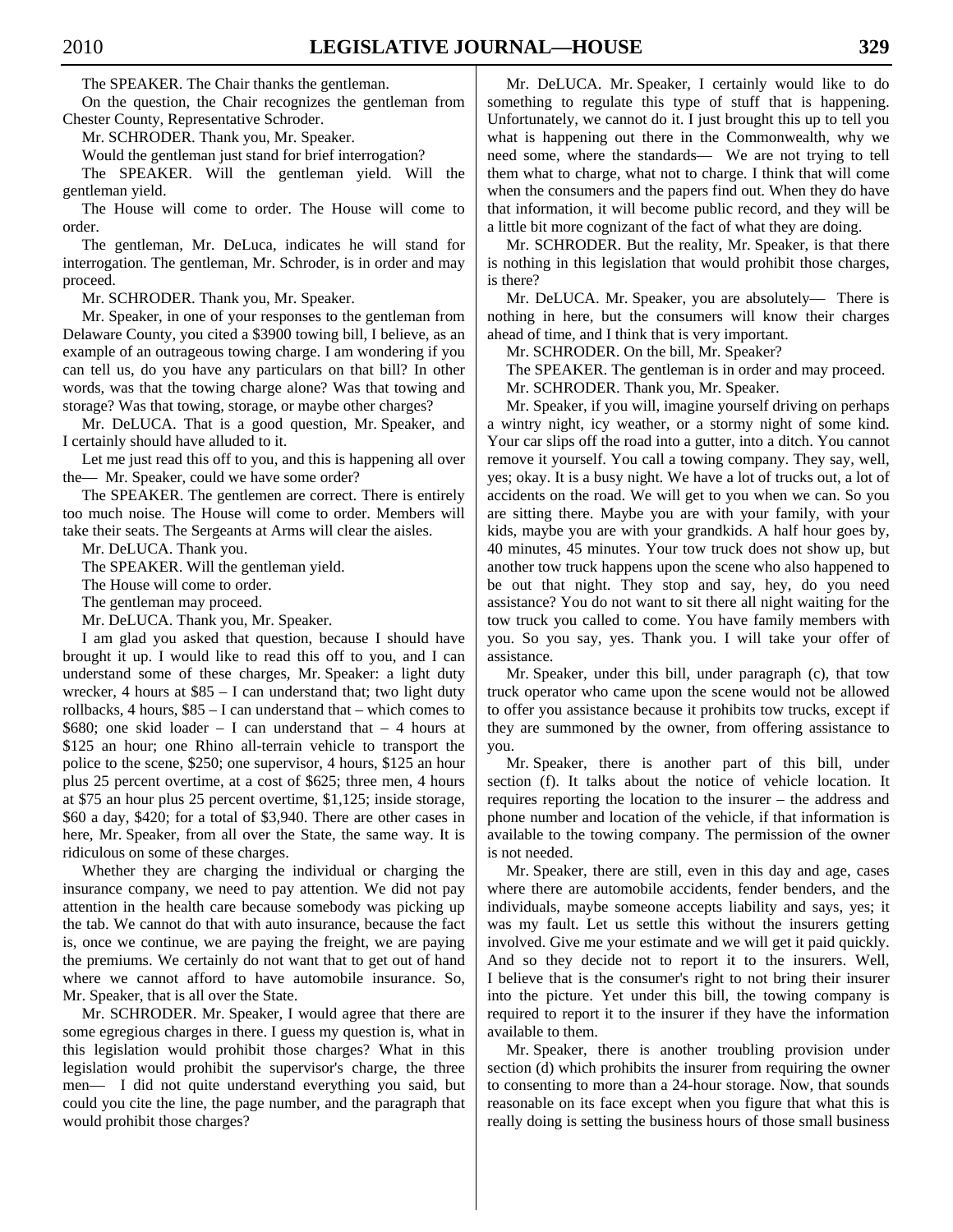towing companies. Mr. Speaker, this does not take into account operators that might be closed for a Saturday, a Saturday and Sunday, for a holiday, maybe a 3-day holiday weekend. Yet according to this, they would have to apparently release that vehicle before then. So what we are really doing in a de facto way is setting the business hours and times of these small businesses.

 Mr. Speaker, I do not think that these problems that I have cited were necessarily intended to be put in there, but make no mistake about it, the way it is written, those problems are clearly here. And I think what has happened is that this bill was drafted with good intentions, but the drafting excluded those people who know the towing business. It excluded those who could have prevented these kinds of problems with this bill.

 So, Mr. Speaker, for these reasons and for the reasons I mentioned earlier in my colloquy, the outrageous charges that are being used as examples to support this bill would not in fact be impacted by this bill; they would not be prohibited; they would not be prevented. So, Mr. Speaker, this bill, I believe, has a lot of serious flaws and should be defeated. Thank you.

The SPEAKER. The Chair thanks the gentleman.

 The Chair recognizes the gentleman from Allegheny County, Representative Mustio. The gentleman waives off.

 On the question, the Chair recognizes the gentleman from Montgomery County, Representative Vereb.

Mr. VEREB. Thank you, Mr. Speaker.

Just a brief interrogation of the gentleman, please?

 The SPEAKER. The gentleman indicates he will stand for interrogation. The gentleman is in order and may proceed.

Mr. VEREB. Thank you, Mr. Speaker.

 You may be aware I have some legislation I am proposing with the turnpike. How would this bill impact the towing on the turnpike?

 Mr. DeLUCA. Mr. Speaker, I would not know because I have not seen your legislation.

Mr. VEREB. I am sorry; you have not seen my legislation?

 Mr. DeLUCA. I have not seen your legislation so I would not know.

 Mr. VEREB. It is St. Patrick's Day. I do not want to give you a brief explanation today, Mr. Speaker.

Mr. DeLUCA. Well, I understand that.

 Mr. VEREB. My question is, I have a particular interest in the future of the turnpike. My question is, how does this bill impact the current towing situation on the stretch of the turnpike?

 Mr. DeLUCA. I think the consumer protections would work the same way on the turnpike, the same way on our highways and our local roads, Mr. Speaker. Can you hear me? I think it would apply, the consumer protection part of this bill would apply on the turnpike the same way it applies on State roads and also in our local boroughs and townships.

 Mr. VEREB. The gentleman from Chester County brought up if you were on a road and a tow truck came by, that this bill would not allow that person to help, that you would have to use the truck that was dispatched.

 Mr. DeLUCA. This would not affect that, Mr. Speaker. As far as you are on the road, you get in an accident. I am sure if you have a phone you are going to call 911, you are going to call the AAA (American Automobile Association) if you have AAA, you are going to call – especially a lot of you, if you buy these new cars today, they have towing policies. I mean, unless you are, really, taken in an ambulance or something, I do not understand what that has to do with this part of the legislation.

 Mr. VEREB. Well, I am just referring to the gentleman's question.

Mr. DeLUCA. I understand; I understand.

 Mr. VEREB. I was just going to see if you have any type of a response. I think it was paragraph (c), and the reason why I ask is because the turnpike has the predispatched companies, prelisted companies, to service people when they break down on the turnpike. So my question is, how will this impact their policy as an operating agency?

 Mr. DeLUCA. This does not even affect the people they have working on the turnpike. They have their own people that tow, from my understanding, on some of the tows they do. They do contract some of the towers, but they also have towers that work for the turnpike. They have to qualify first for it before they qualify their towers.

Mr. VEREB. I am sorry; I did not catch the last part of that.

 Mr. DeLUCA. They have to qualify their towers, Mr. Speaker. So I do not think this bill would affect it.

 Mr. VEREB. But I think in this case, at least in a partial case, the turnpike tows the cars and pays the contracted towing company to remove those vehicles in a certain amount of time whether there is a vehicle there when they get to the tow job or not. And I guess my question is, how will this legislation, if at all, impact either the current operation of the towing on the turnpike but also any type of insurance— Go ahead; I am sure you have an answer. Go ahead, Mr. Speaker.

 Mr. DeLUCA. Mr. Speaker, I am going to once again say it does not affect the contractors. It has a consumer protection piece of legislation on it, and I do not think that what you are discussing really affects this legislation.

 Mr. VEREB. Okay. Well, then can you answer the issue that the gentleman from Chester brought up? Is it or is it not a fact in the bill that if you are pulled over on any road and you call for a tow truck and another tow truck comes before the one that you had dispatched or called for, is it true or not true in your bill that that person cannot use the first arriving truck to be able to help them? Perhaps if we answer that question, then I might have my turnpike bill question answered.

 Mr. DeLUCA. This does nothing to take your choice away, Mr. Speaker. You can choose whomever you want to choose.

 And I respectfully disagree with the previous speaker on what he has alluded to, and we have a disagreement on what he interprets from the legislation and what I interpret, and that is a fair disagreement. I mean, he has interpreted it one way and I am interpreting it another way.

 Mr. VEREB. Okay. So your interpretation is that if you are broken down on the road, you call for a towing company. They have a 45-minute approximate waiting time. If another tow truck pulls up, you can use that truck?

Mr. DeLUCA. Absolutely, absolutely, absolutely.

Mr. VEREB. Thank you, Mr. Speaker.

 The SPEAKER. The Chair recognizes the gentlelady from Luzerne County, Representative Boback.

Ms. BOBACK. Thank you, Mr. Speaker.

 Mr. Speaker, may I interrogate the maker of the bill? Thank you, Mr. Speaker.

 The SPEAKER. The gentleman, Representative DeLuca, indicates he will stand for interrogation. The gentlelady is in order and may proceed.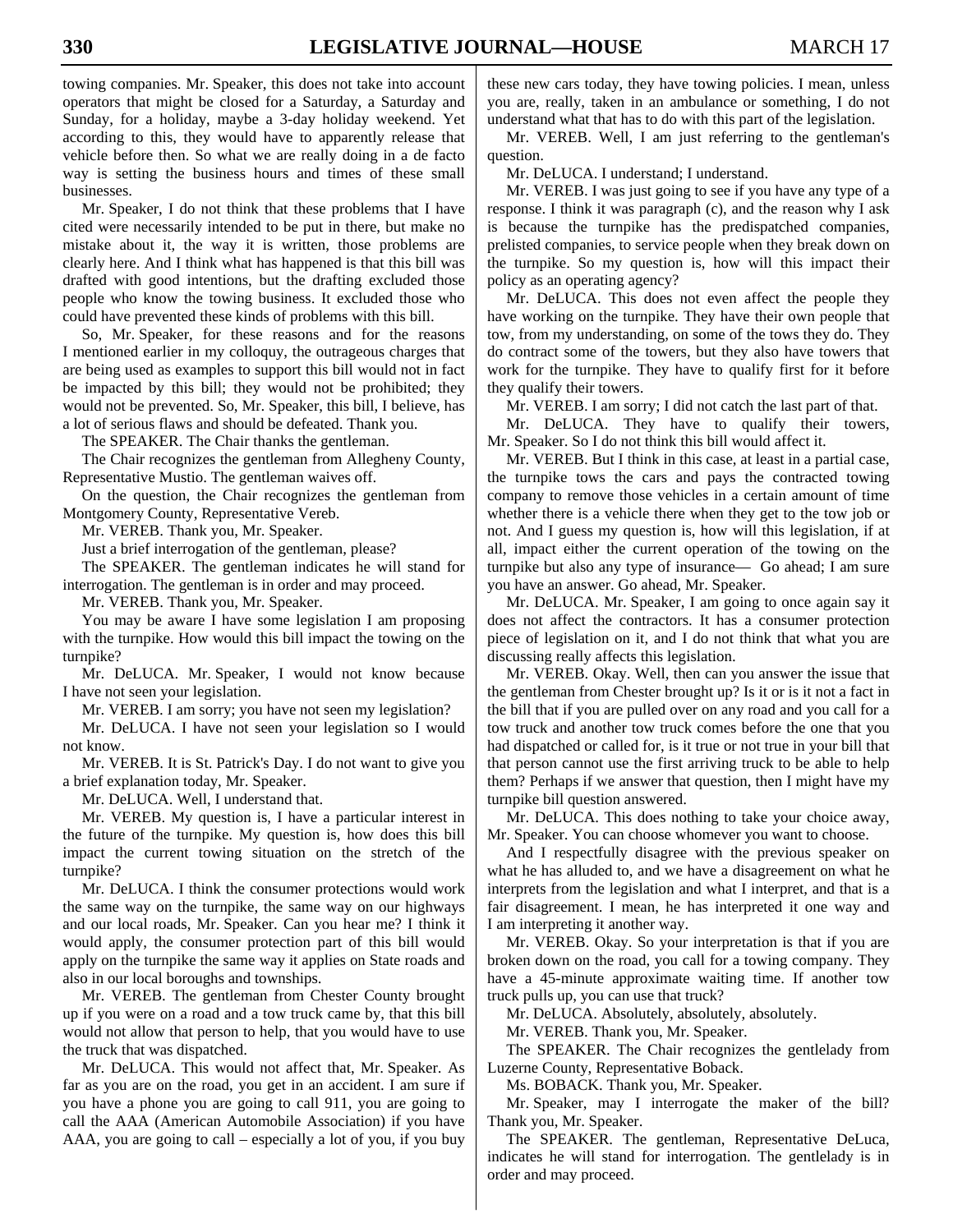Ms. BOBACK. Thank you.

 Under your bill then, if I am stranded on a dark night by myself on the side of the road, I do have the option to call the towing person in my locale because I trust them, they will get me home. No problem, correct?

Mr. DeLUCA. Absolutely.

 Ms. BOBACK. Okay. They do not come in a sufficient amount of time. I am waiting about 45 minutes. Somebody else comes now and I recognize their lettering, and I think, okay. I want to get out of here. As long as they produce their placard and tell me their rates and everything, I can use them and cancel the first?

Mr. DeLUCA. Absolutely.

 Ms. BOBACK. Okay. And the last thing, you alluded to local ordinances. Can you please expand a little bit on that?

 Mr. DeLUCA. Some local municipalities are going further than this bill goes – some are putting fines in, some are having them be certified, some of them have to make sure that they have education on. Because you are talking about when you are actually towing some of this heavy equipment and heavy trucks or heavy cars, if you do not know what you are doing, it is a chance that somebody else could be on that road. If it is not tied down right, you could have somebody really hurt or cause a death. So I mean, they are going further, which we do not prohibit. They can go further than they want to go. The city of Pittsburgh is doing that right now.

Ms. BOBACK. So this does not impact local ordinances?

Mr. DeLUCA. No, it does not impact them at all.

Ms. BOBACK. Thank you, Mr. Speaker.

Mr. DeLUCA. You are welcome.

Ms. BOBACK. Thank you, Mr. Speaker.

The SPEAKER. The Chair thanks the lady.

 On the question, the Chair recognizes the gentleman from Chester County, Representative Schroder.

Mr. SCHRODER. Thank you, Mr. Speaker.

 I was not going to speak again, but I feel compelled to do so because of this disagreement in the language regarding section (c). Mr. Speaker, it is very simple, and I would just like to read the language, so I would appreciate if the members listen. It says, "A tow truck operator shall render towing at the scene of a motor vehicle accident or a disabled motor vehicle only if summoned to the scene by the owner or operator of the…vehicle or a police officer OR AUTHORIZED LOCAL OR MUNICIPAL PERSONNEL." So in order to render assistance, that tow truck has to be summoned by the owner or the operator or police officer or authorized local municipal personnel.

 In the situation that I am told by towers happens often, if that situation arises where a tow truck comes upon the scene and offers assistance and you have been sitting on the side of the road for 20 minutes, a half hour, 45 minutes, or whatever the case might be, well, you would still be stuck there because they would not be allowed to offer you assistance should this provision go into law. It is right there. I beg to differ with the gentleman from Allegheny County. I do not believe any other interpretation can be given to it.

 So I just wanted to point that out to the members and ask you to please keep that in mind when casting your vote.

On the question recurring,

Shall the bill pass finally?

 The SPEAKER. Agreeable to the provisions of the Constitution, the yeas and nays will now be taken.

The following roll call was recorded:

#### YEAS–139

| Baker           | Everett    | Mann        | Roebuck     |
|-----------------|------------|-------------|-------------|
| <b>Barbin</b>   | Fabrizio   | Markosek    | Ross        |
| Bear            | Fleck      | Marshall    | Sabatina    |
| <b>Belfanti</b> | Frankel    | Marsico     | Sainato     |
| Bishop          | Freeman    | Matzie      | Samuelson   |
| <b>Boback</b>   | Galloway   | Melio       | Santarsiero |
| Boyd            | George     | Micozzie    | Santoni     |
| Boyle           | Gerber     | Miller      | Saylor      |
| <b>Bradford</b> | Gergely    | Mirabito    | Scavello    |
| Brennan         | Gibbons    | Moul        | Seip        |
| <b>Briggs</b>   | Godshall   | Mundy       | Shapiro     |
| <b>Brooks</b>   | Goodman    | Murt        | Smith, M.   |
| <b>Brown</b>    | Grell      | Mustio      | Smith. S.   |
| <b>Burns</b>    | Grove      | Myers       | Solobay     |
| <b>Buxton</b>   | Haluska    | O'Brien, D. | Sonney      |
| Caltagirone     | Hanna      | O'Brien, M. | Staback     |
| Carroll         | Harhai     | Oberlander  | Stern       |
| Casorio         | Harkins    | Oliver      | Stevenson   |
| Christiana      | Harper     | Pallone     | Sturla      |
| Cohen           | Helm       | Parker      | Taylor, R.  |
| Conklin         | Hickernell | Pashinski   | Turzai      |
| Costa, D.       | Hornaman   | Payne       | Vereb       |
| Costa, P.       | Johnson    | Payton      | Vitali      |
| Curry           | Josephs    | Peifer      | Vulakovich  |
| Day             | Kessler    | Perzel      | Wagner      |
| Deasy           | Kirkland   | Petrarca    | Wansacz     |
| Delozier        | Kortz      | Pickett     | Waters      |
| DeLuca          | Kotik      | Preston     | Watson      |
| DePasquale      | Kula       | Pyle        | White       |
| Dermody         | Levdansky  | Quigley     | Williams    |
| DeWeese         | Longietti  | Ouinn       | Youngblood  |
| Drucker         | Maher      | Readshaw    | Yudichak    |
| Eachus          | Mahoney    | Reed        |             |
| Ellis           | Major      | Reese       | McCall,     |
| Evans, D.       | Manderino  | Roae        | Speaker     |
| Evans. J.       |            |             |             |

# NAYS–52

| Adolph      | Fairchild   | Kauffman     | O'Neill   |
|-------------|-------------|--------------|-----------|
| Barrar      | Farry       | Keller, M.K. | Perry     |
| Benninghoff | Gabig       | Killion      | Petri     |
| Beyer       | Gabler      | Knowles      | Phillips  |
| Causer      | Geist       | Krieger      | Rapp      |
| Civera      | Gillespie   | Lentz.       | Reichley  |
| Clymer      | Grucela     | McI. Smith   | Rock      |
| Cox         | Harhart     | Metcalfe     | Rohrer    |
| Creighton   | Harris      | Metzgar      | Schroder  |
| Cutler      | Hennessey   | Miccarelli   | Siptroth  |
| Daley       | <b>Hess</b> | Millard      | Smith, K. |
| Denlinger   | Houghton    | Milne        | Swanger   |
| DiGirolamo  | Hutchinson  | Murphy       | Tallman   |

#### NOT VOTING–0

## EXCUSED–9

|  | Cruz      | Keller. W. | Taylor, J. | True     |
|--|-----------|------------|------------|----------|
|  | Donatucci | McGeehan   | Thomas     | Wheatley |
|  | Gingrich  |            |            |          |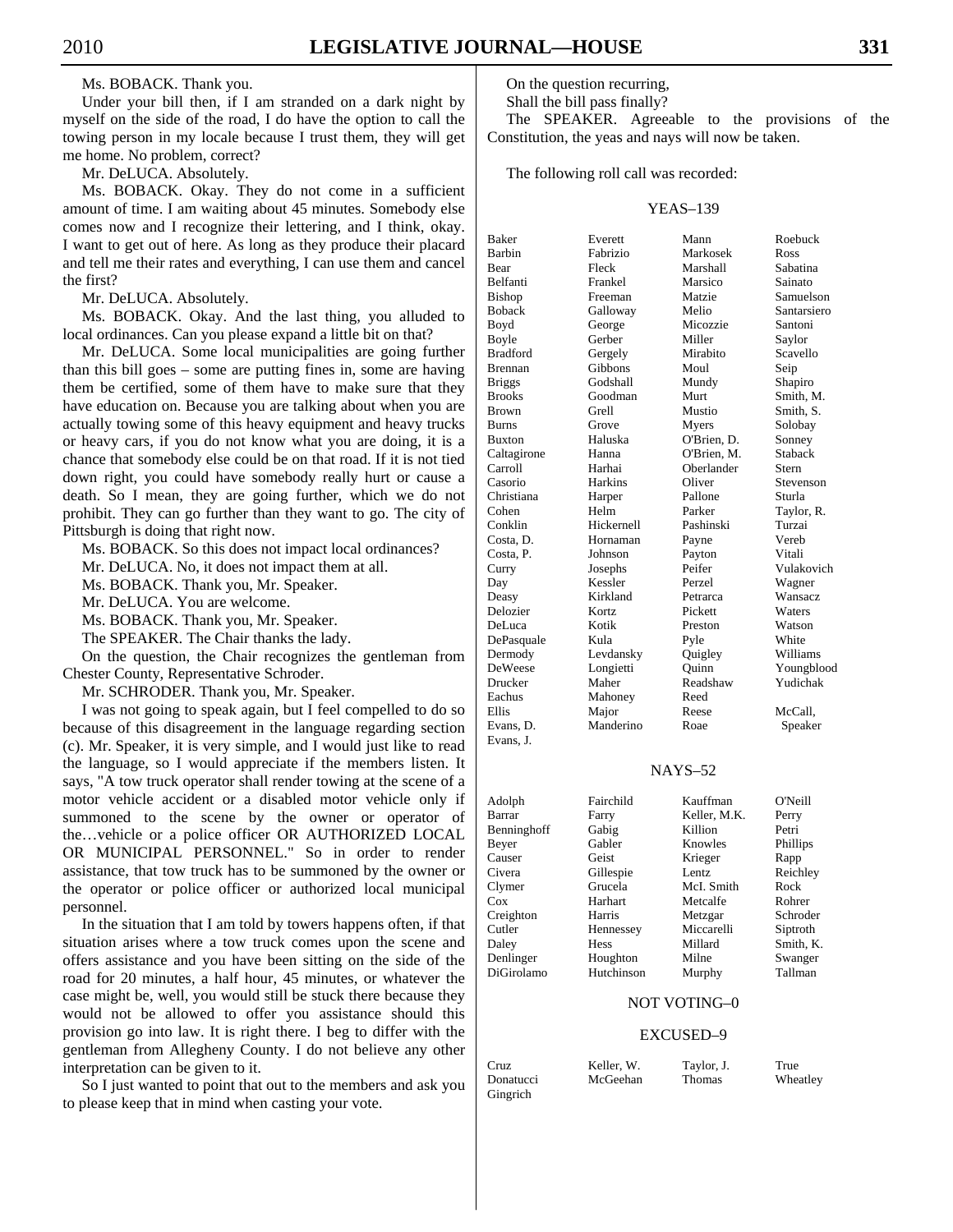The majority required by the Constitution having voted in the affirmative, the question was determined in the affirmative and the bill passed finally.

 Ordered, That the clerk present the same to the Senate for concurrence.

# **GUESTS INTRODUCED**

 The SPEAKER. In the balcony, the Chair welcomes Guy and Nancy Storm. They are the mother- and father-in-law of our new reading clerk, Amy Storm. Will the guests please rise. Welcome to the hall of the House.

 Also in the balcony is Pamela Smith, Pennsylvania Council on the Arts, with her daughter, René Roadcap. She is a sixth grade student at Central Dauphin Middle School and a member of the school chorus. They are the guests of Representative Ron Marsico of Dauphin County. Will the guests please rise. Welcome to the hall of the House.

 Also to the left of the Speaker, Jason Leisey, staff sergeant (retired); Harry Gobora III, major (retired); and Brooks Hulitt, private first class, Pennsylvania Air National Guard. They are with the Wall Street Warfighters. The organization is focused on benefiting service-disabled veterans. Its mission is to identify, develop, and place disabled veterans in long-term professions in the financial services industry following their military service. Will the gentlemen rise. Welcome to the hall of the House.

# **SUPPLEMENTAL CALENDAR A CONTINUED**

# **CONSIDERATION OF HB 1336 CONTINUED**

On the question recurring,

 Will the House agree to the bill on second consideration as amended?

 The SPEAKER. The Chair recognizes the gentleman from York County, Representative Saylor. Is the gentleman offering his amendment? He is withdrawing the amendment? The Chair thanks the gentleman.

 Is the gentleman from Bucks County, Representative Clymer, withdrawing his amendment? The Chair thanks the gentleman.

 Is the gentleman, Representative O'Neill, indicating he is withdrawing his amendment? The Chair thanks the gentleman.

On the question recurring,

 Will the House agree to the bill on second consideration as amended?

Bill as amended was agreed to.

(Bill as amended will be reprinted.)

\* \* \*

 The House proceeded to second consideration of **HB 794, PN 1154,** entitled:

An Act amending the act of March 10, 1949 (P.L.30, No.14), known as the Public School Code of 1949, providing for payment of fees associated with certification by the National Board for Professional Teaching Standards.

On the question.

Will the House agree to the bill on second consideration?

 The SPEAKER. Is it the Chair's information that all the amendments posted to this legislation have been withdrawn?

 Representative Phillips? Withdrawing. Representative Kirkland? The Chair thanks the gentleman. Representative Saylor? Withdrawing. Representative Clymer? Withdrawing. Representative O'Neill? The Chair thanks the gentlemen.

On the question recurring,

 Will the House agree to the bill on second consideration? Bill was agreed to.

# **CALENDAR CONTINUED**

# **BILL ON SECOND CONSIDERATION**

 The House proceeded to second consideration of **HB 929, PN 3359,** entitled:

An Act amending the act of March 10, 1949 (P.L.30, No.14), known as the Public School Code of 1949, authorizing boards of school directors to establish a program to provide high school diplomas to certain veterans.

 On the question, Will the House agree to the bill on second consideration?

 The SPEAKER. It is the Chair's understanding that the gentlemen, Mr. Clymer and Mr. Saylor, are withdrawing their amendments to this legislation? The Chair thanks the gentlemen.

 The gentleman, Representative O'Neill, has a late-filed— He is withdrawing the amendment? The Chair thanks the gentleman.

 On the question recurring, Will the House agree to the bill on second consideration? Bill was agreed to.

# **SUPPLEMENTAL CALENDAR A CONTINUED**

## **BILL ON SECOND CONSIDERATION**

 The House proceeded to second consideration of **HB 349, PN 380,** entitled:

An Act establishing the Older Pennsylvanian Higher Education Program; and permitting institutions of higher education to offer higher education courses to older adults without charge of tuition.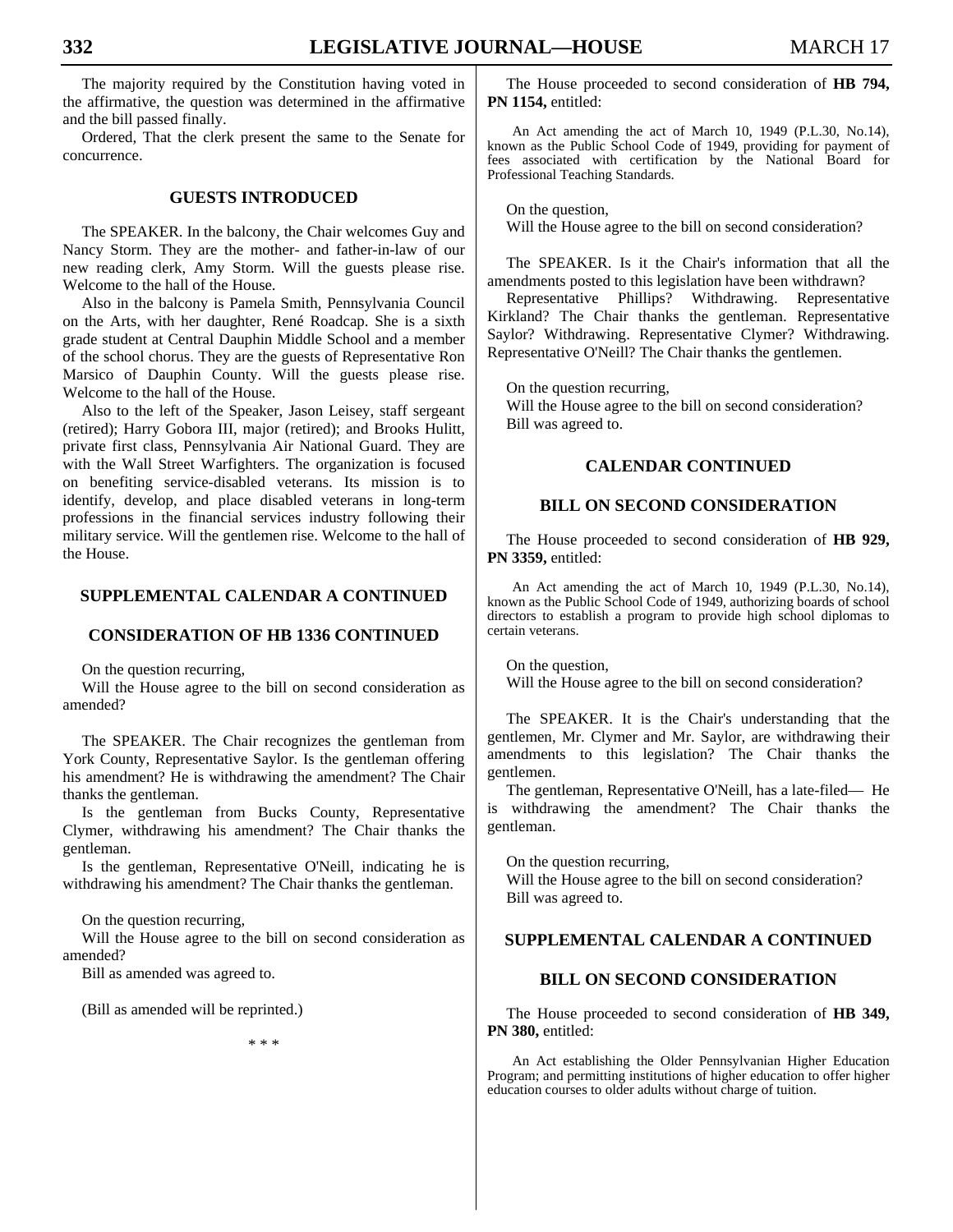On the question, Will the House agree to the bill on second consideration? Bill was agreed to.

# **CALENDAR CONTINUED**

# **BILL ON SECOND CONSIDERATION**

 The House proceeded to second consideration of **HB 713, PN 3358,** entitled:

An Act establishing the Science Technology Partnership Program and the Science Education Innovation Grants Program; and providing for State grants.

On the question,

 Will the House agree to the bill on second consideration? Bill was agreed to.

# **BILLS REPORTED FROM COMMITTEE, CONSIDERED FIRST TIME, AND TABLED**

## **HB 1434, PN 1764** By Rep. JOSEPHS

An Act amending Title 65 (Public Officers) of the Pennsylvania Consolidated Statutes, further providing for prohibited activities and for penalties.

## STATE GOVERNMENT.

**HB 1600, PN 1992** By Rep. JOSEPHS

An Act amending Title 65 (Public Officers) of the Pennsylvania Consolidated Statutes, further providing for restricted activities.

STATE GOVERNMENT.

# **BILL ON THIRD CONSIDERATION**

 The House proceeded to third consideration of **HB 1704, PN 2780,** entitled:

An Act making appropriations to the Trustees of the University of Pennsylvania.

 On the question, Will the House agree to the bill on third consideration?

# **BILL RECOMMITTED**

 The SPEAKER. The Chair recognizes the majority leader, who moves that HB 1704 be removed from the active calendar and recommitted to the Committee on Appropriations.

 On the question, Will the House agree to the motion? Motion was agreed to.

# **BILLS REMOVED FROM TABLE**

 The SPEAKER. The Chair recognizes the majority leader, who moves that the following bills be removed from the tabled calendar:

 HB 1464; HB 1882; HB 2189; HB 2273; HB 2299; and SB 1169.

 On the question, Will the House agree to the motion? Motion was agreed to.

# **BILLS RECOMMITTED**

 The SPEAKER. The Chair recognizes the majority leader, who moves that the following bills be recommitted to the Committee on Appropriations:

 HB 1464; HB 1882; HB 2189; HB 2273; HB 2299; and SB 1169.

 On the question, Will the House agree to the motion? Motion was agreed to.

# **BILL ON THIRD CONSIDERATION**

 The House proceeded to third consideration of **HB 1407, PN 2781,** entitled:

An Act amending the act of April 9, 1929 (P.L.343, No.176), known as The Fiscal Code, providing for method of filing; further providing for definitions and for notice and publication of lists of property; providing for borrowing for capital facilities, for water and sewer systems assistance bond authorization, for H2O Act implementation, for municipal landfills, recycling, waste tires and solid waste disposal and for oil and gas wells; reenacting and amending provisions relating to State Workers' Insurance Board and for expiration; further providing for Department of Community and Economic Development, for Department of Corrections, for Department of Education, for Department of Environmental Protection, for Pennsylvania State Police and for Pennsylvania Emergency Management Agency; providing for 2009-2010 budget implementation and for 2009-2010 restrictions on appropriations for funds and accounts; abolishing the Scranton State School for the Deaf and the Board of Trustees of the Scranton State School for the Deaf; and making related repeals.

 On the question, Will the House agree to the bill on third consideration?

# **BILL TABLED**

 The SPEAKER. The Chair recognizes the majority leader, who moves that HB 1407 be removed from the active calendar and placed on the tabled bill calendar.

 On the question, Will the House agree to the motion? Motion was agreed to.